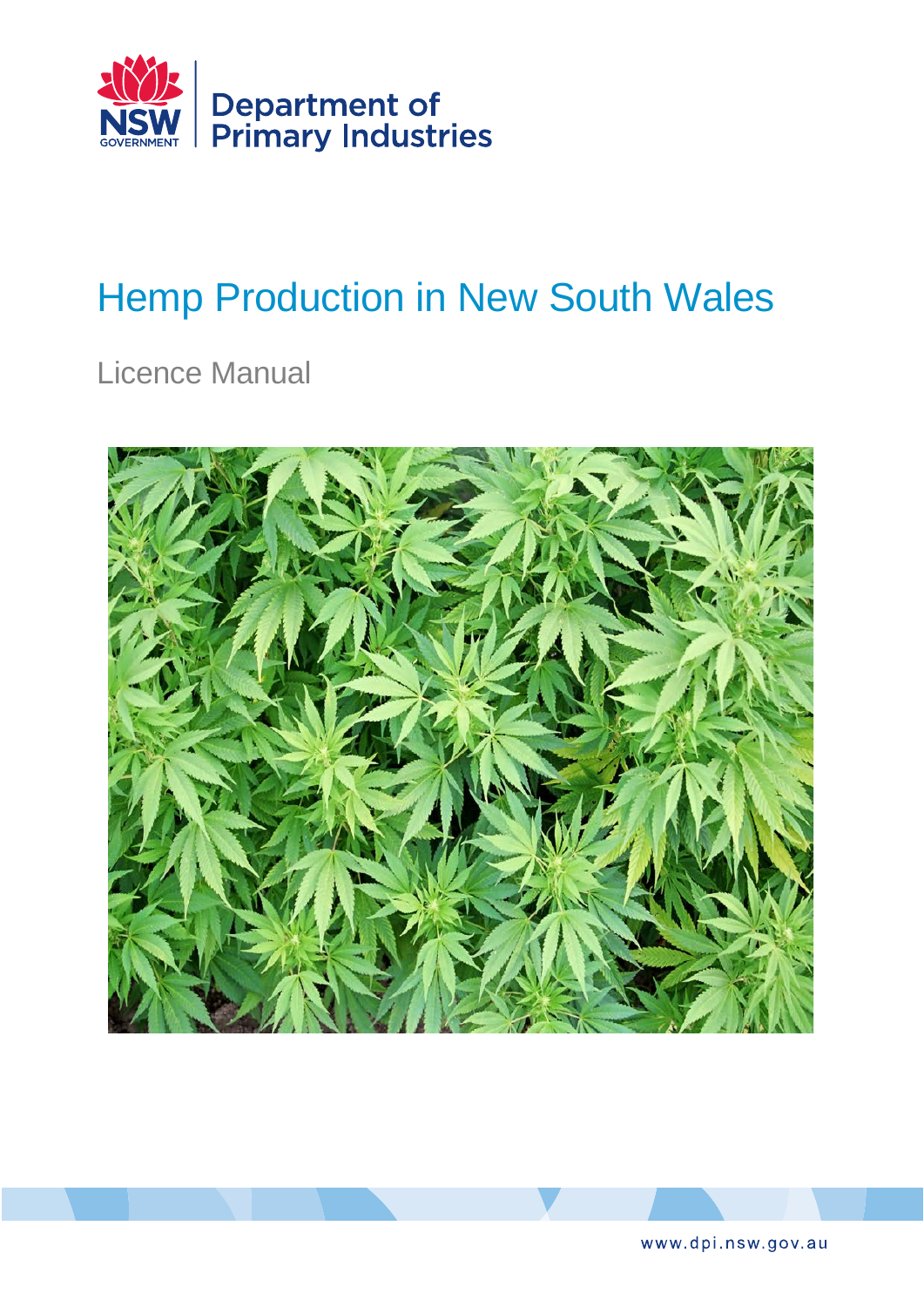Published by the NSW Department of Primary Industries

*Hemp Production in New South Wales*

First published February 2018

#### www.dpi.nsw.gov.au

© State of New South Wales through the Department of Industry, Skills and Regional Development, 2018. You may copy, distribute and otherwise freely deal with this publication for any purpose, provided that you attribute the NSW Department of Primary Industries as the owner.

Disclaimer: The information contained in this publication is based on knowledge and understanding at the time of writing (February 2018). However, because of advances in knowledge, users are reminded of the need to ensure that information upon which they rely is up to date and to check currency of the information with the appropriate officer of the Department of Primary Industries or the user's independent adviser.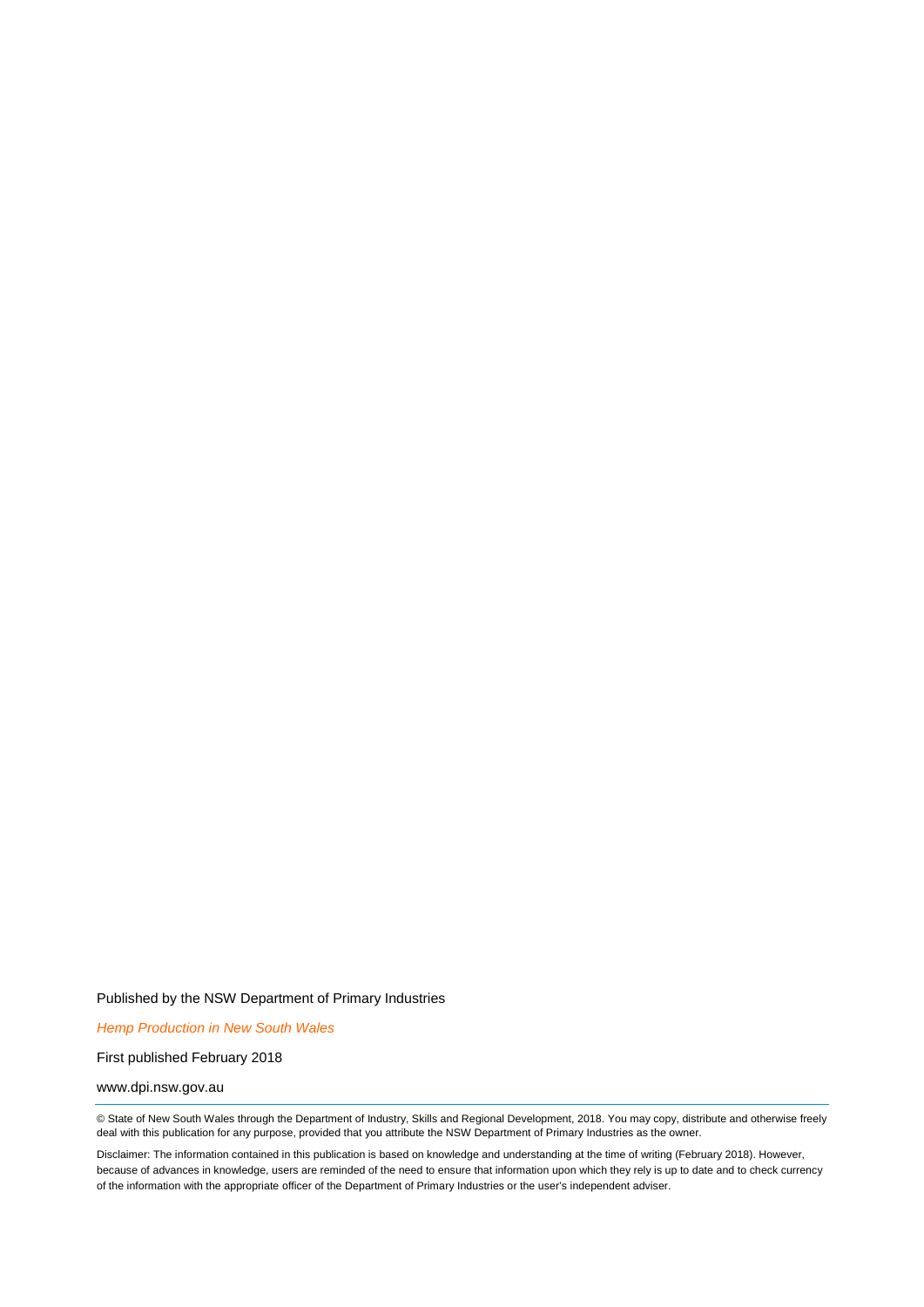### **Table of Contents**

| Introduction                                                                       | 3  |
|------------------------------------------------------------------------------------|----|
| <b>Licence Application Process</b>                                                 | 3  |
| <b>Licence Application Checklist</b>                                               | 5  |
| <b>Licence Application Assessment</b>                                              | 5  |
| <b>Permitted Activities</b>                                                        | 5  |
| Duration of licence                                                                | 7  |
| Fees and charges                                                                   | 7  |
| <b>Licence Conditions</b>                                                          | 7  |
| <b>Property Security</b>                                                           | 8  |
| Standard operating procedures for employees under a cultivation licence (Optional) | 9  |
| Notification                                                                       | 9  |
| Cultivation                                                                        | 9  |
| <b>Other Notification</b>                                                          | 10 |
| Sampling and Testing                                                               | 10 |
| Notification of non-compliant test                                                 | 10 |
| Audits in the Low THC Hemp Industry                                                | 11 |
| What is in the Audit?                                                              | 11 |
| <b>Corrective Action Requests</b>                                                  | 11 |
| Minor CAR                                                                          | 11 |
| Major CAR                                                                          | 11 |
| <b>Critical CAR</b>                                                                | 12 |
| <b>CAR Escalation Policy</b>                                                       | 12 |
| How is the audit outcome determined?                                               | 12 |
| Unacceptable audit result                                                          | 12 |
| <b>Acceptable Audit Frequency</b>                                                  | 13 |
| <b>Unannounced Audits</b>                                                          | 13 |
| The Hemp Licence Register                                                          | 14 |
| <b>Annual Report</b>                                                               | 15 |
| Appendix 1. Low THC Hemp Licence Register                                          | 16 |
| Appendix 2. Personnel register                                                     | 17 |
| Appendix 3. Record of seed and plant purchased                                     | 18 |
| Appendix 4. Record of seed sowing / planting                                       | 19 |
| Appendix 5. Record of seed or plants sold                                          | 20 |
|                                                                                    |    |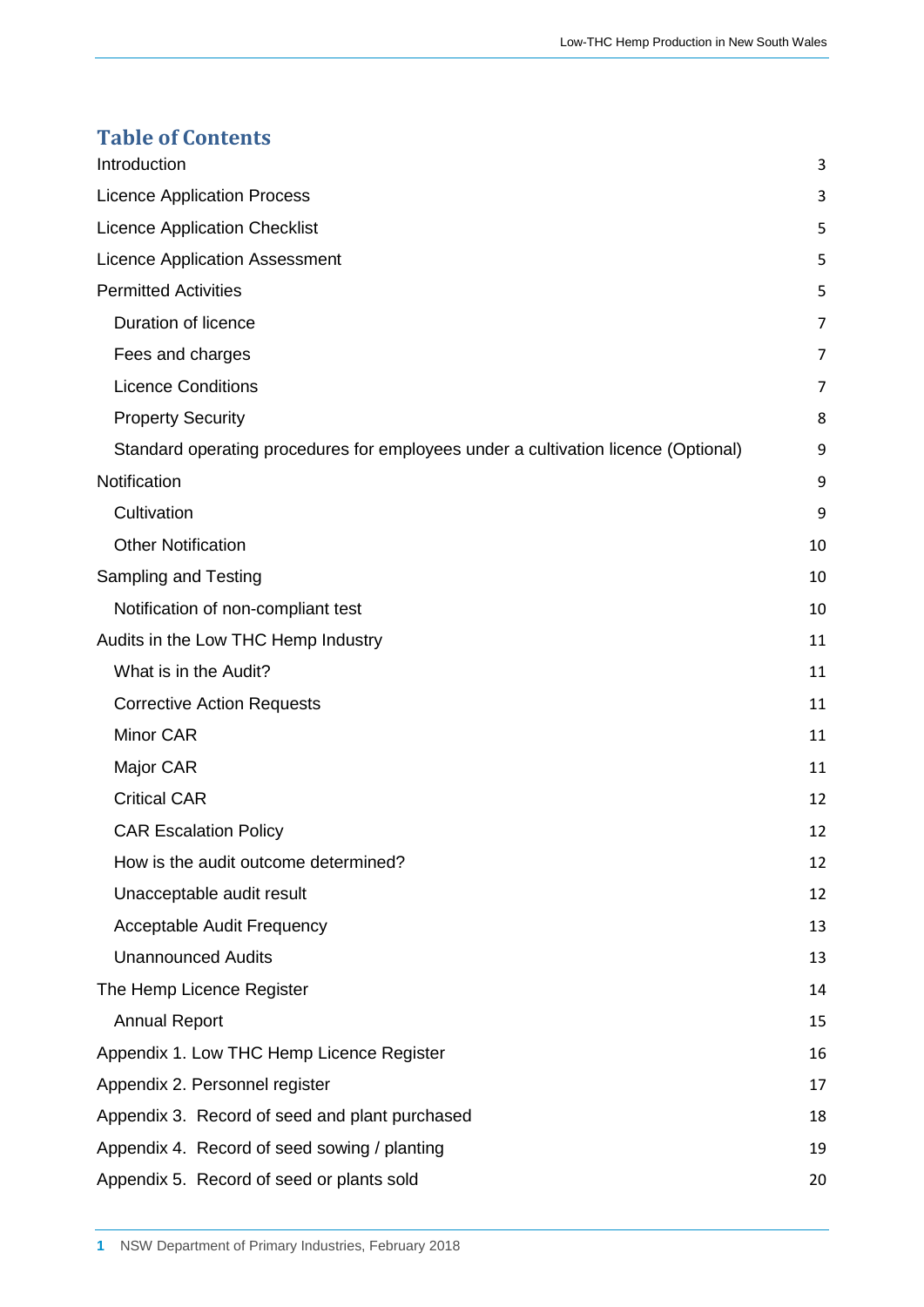| Appendix 6. Record of seed or plant disposal and destruction               | 21 |
|----------------------------------------------------------------------------|----|
| Appendix 7. Harvest records                                                | 22 |
| Appendix 8. Record of low-THC hemp material supplied                       | 23 |
| Appendix 9. Visitor Register                                               | 24 |
| Appendix 10. Annual Report, Planting Notification & Sampling Request Forms | 25 |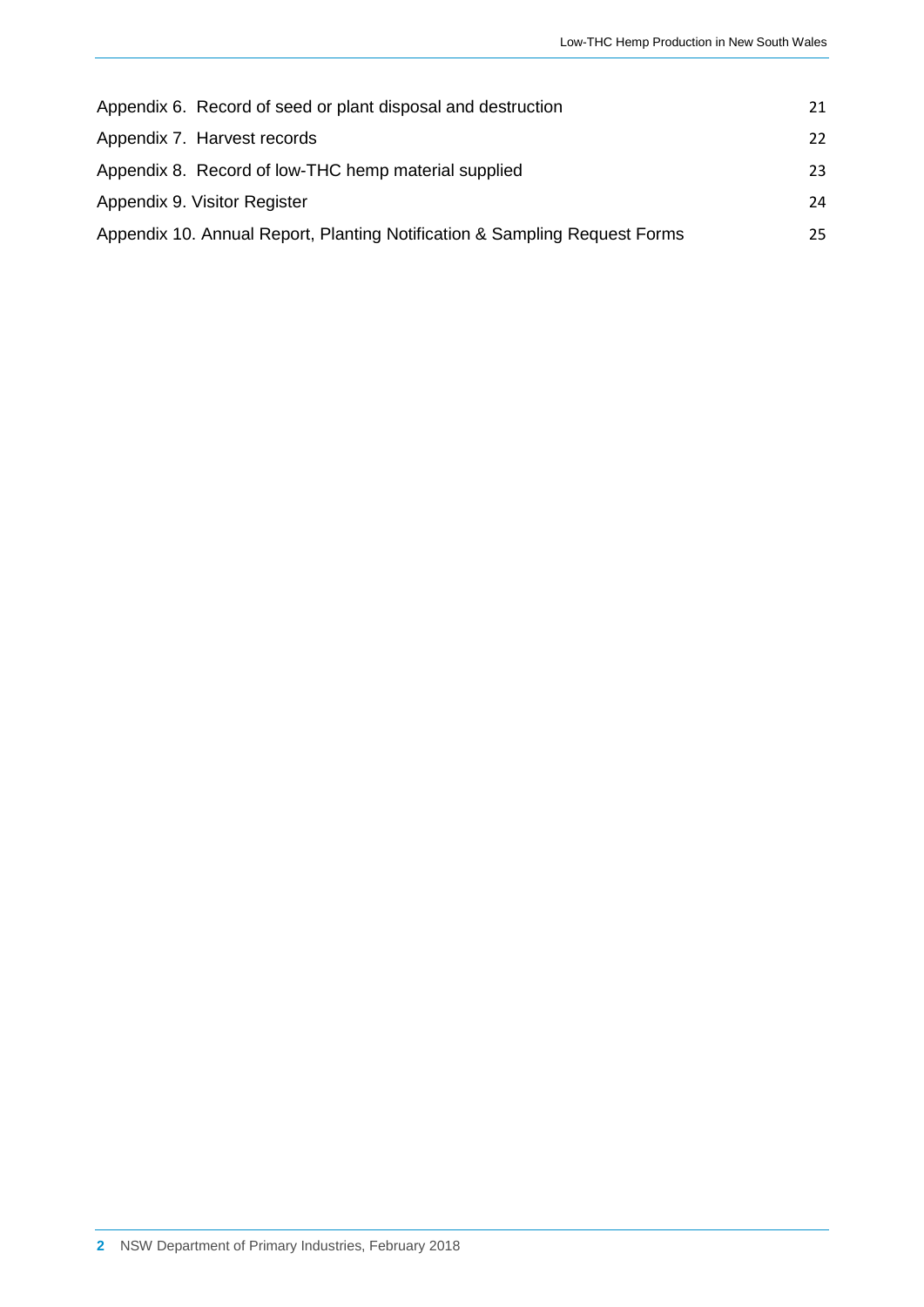### <span id="page-4-0"></span>**Introduction**

Industrial cannabis fibre and seed comes from the cannabis plants specifically bred to have tetrahydrocannabinol (THC) levels of no more than 1%. In New South Wales, a licence is required if you are going to commercially produce industrial cannabis fibre and seed or conduct research into the use of cannabis for these purposes.

The [Hemp Industry Act 2008](http://www.legislation.nsw.gov.au/viewtop/inforce/act+58+2008+FIRST+0+N/) (the Act), allows the cultivation and supply of low THC hemp fibre and seed production in NSW, under controlled conditions<sup>[1](#page-4-2)</sup>.

THC, tetrahydrocannabinol, is the mind-altering substance present in marijuana. Although it looks the same, low THC hemp, as the name implies, has very low concentrations of THC and has no value as a drug.

A licensing scheme under the Act allows commercial production of low THC hemp, as well as facilitating the development of an industry in processing, manufacturing and marketing in NSW.

This licensing scheme will enable activities to be carried out under strictly controlled conditions. These activities include commercial production, research into the alternate uses of low THC hemp, and plant breeding programs to develop new or improved strains of low THC hemp.

Licensing conditions will ensure that production can take place without risk to drug law enforcement. These conditions include strict eligibility and suitability requirements for licence applicants and compliance monitoring programs.

Low THC hemp has been around for many years and has a wide range of uses including oil for use in dog food, fibre for use as a substitute for fibreglass, and many other products.

Low THC hemp has the added advantage of being considered an environmentally friendly crop, as it requires less irrigation water and use of agricultural chemicals than other fibre crops. A low THC hemp industry in NSW will soon be a reality with the backing of farmers, industry and government.

### <span id="page-4-1"></span>**Licence Application Process**

To cultivate or supply low-THC hemp in NSW, a licence is required under the *Hemp Industry Act 2008* (the Act).

A licence can only be issued to a person who is considered suitable to be concerned in or associated with the cultivation or supply of low-THC hemp.

It is the responsibility of the applicant to provide NSW Police Checks (criminal check) for all applicants and close associates. This is an essential requirement to verify whether an applicant or close associate has a history of drug related offences.

Licence applications are available from the Department of Primary Industries or on the NSW DPI website. An application must be made on the approved application form, be accompanied by the appropriate licence application fee and include all supporting material requested by the department.

 $\overline{a}$ 

<span id="page-4-2"></span><sup>&</sup>lt;sup>1</sup> This licenses does not permit the growing of hemp for medicinal use. Contact the Commonwealth Office of Drug [Control](https://www.odc.gov.au/) for information about researching, cultivation and producing cannabis for medicinal purposes.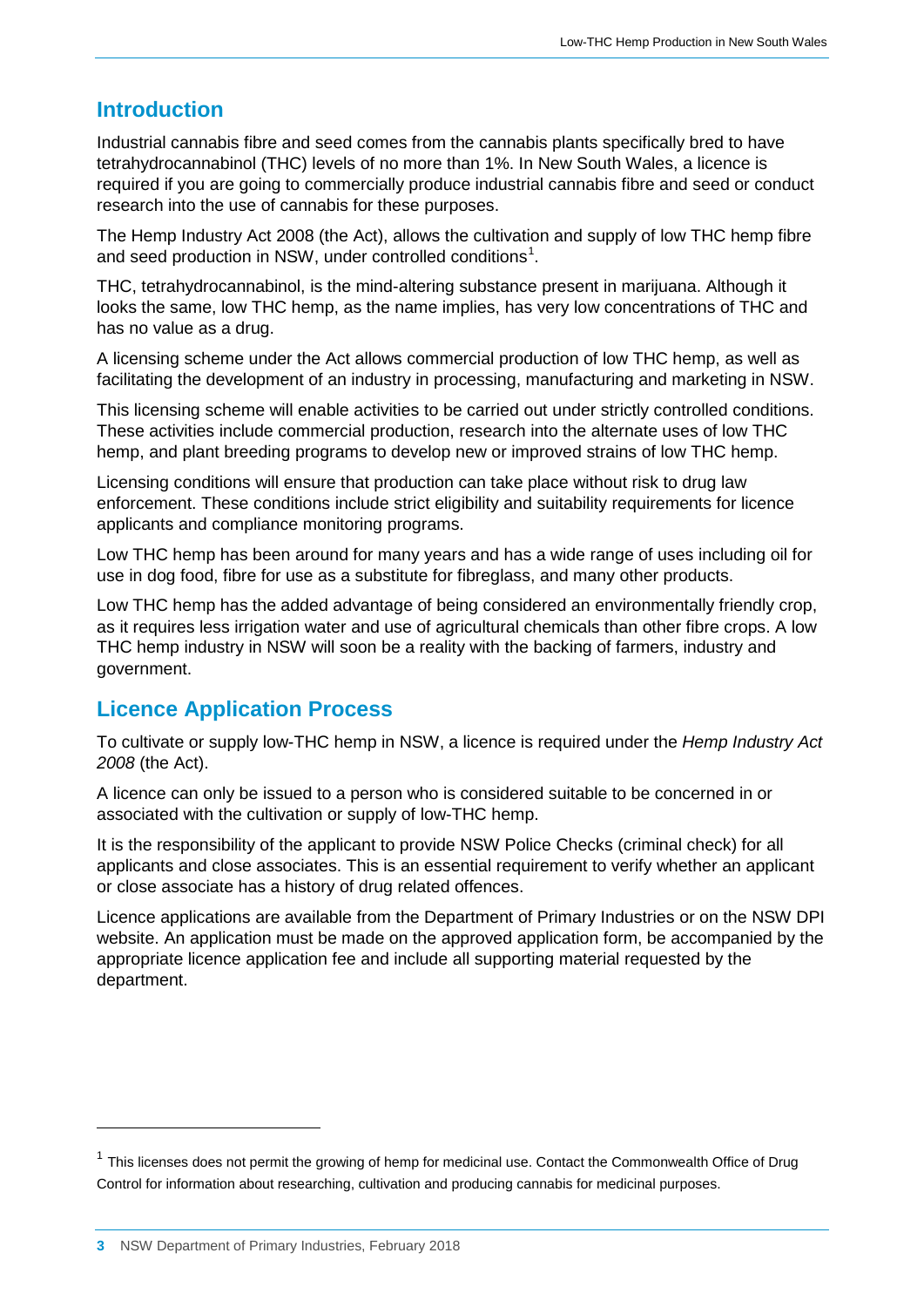

**Figure 1. Licence application process**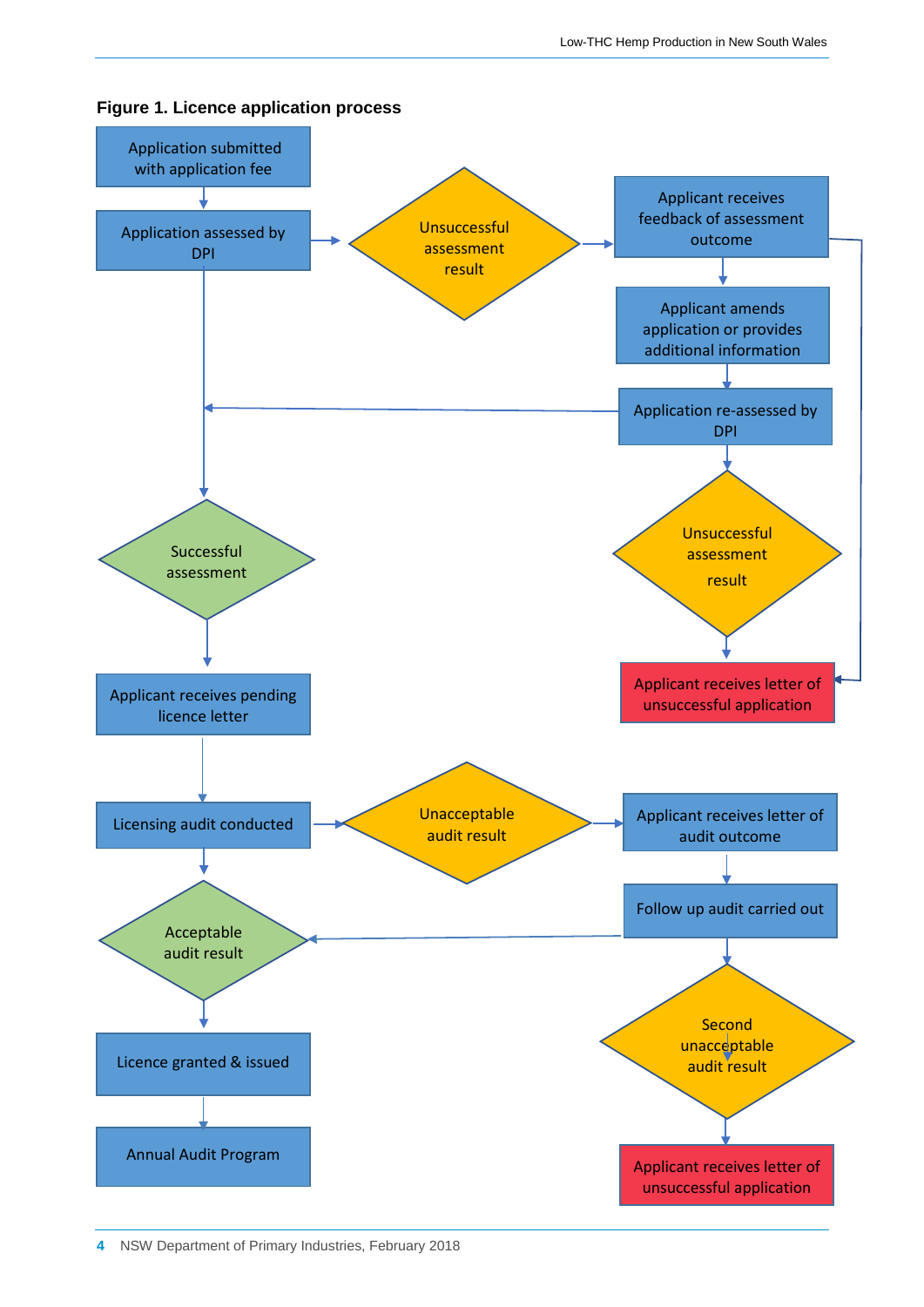### <span id="page-6-0"></span>**Licence Application Checklist**

The following documentation must be submitted at the time of application to ensure processing time is kept to a minimum:

Application form

Photo identification of applicants and associates

Criminal check of applicants / associates

Property plan (incl. main roads, residential areas)

Payment details

### <span id="page-6-1"></span>**Licence Application Assessment**

Every licence application is assessed individually on the following criteria:

- Suitability of applicant and close associates
	- o The Department must be satisfied that the person, and each close associate of the person, is of good repute, having regard to character, honesty and integrity.
	- o The applicant and close associates have not been found guilty of a drug related offence.
	- o The activities of growing low-THC meet the specific requirements as specified in the Act, Regulations and this License Manual.
- Suitability of cultivation site(s)
	- o The location of the cultivation and processing sites are suitable.
	- o *Examples of suitability:*
		- Cultivation site must not be located near any main roads or paths that are commonly used by the public.
		- Cultivation site should be appropriately distanced from residential areas, places of public gatherings, schools etc.

A detailed description of the proposed purpose for cultivation/research or supply of low-THC hemp is required to assist in determining the bona fide nature of the proposed activities and provides a basis for any subsequent audits or inspections.

### <span id="page-6-2"></span>**Permitted Activities**

Applicants should note that a licence can authorise more than one activity, such as cultivation and supply of low-THC hemp. To avoid the need for additional licences, applicants should ensure that they provide complete information relating to all proposed activities. The following category descriptions are provided to assist applicants (Table 1).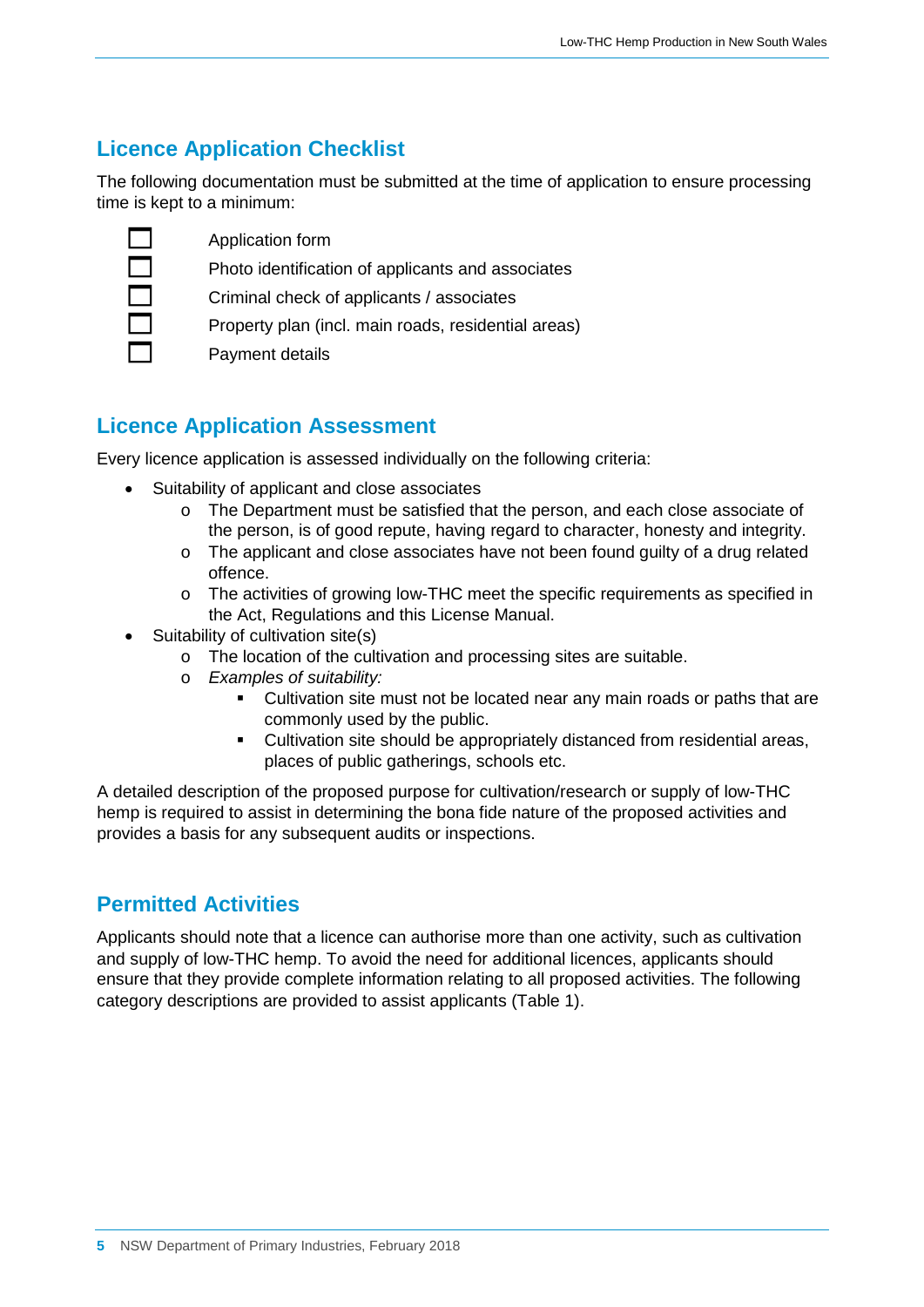#### **Table 1. Permitted Activates**

| <b>Activity</b>                                                    | <b>Definition</b>                                                                                                                                                                                                                                                                                                 |
|--------------------------------------------------------------------|-------------------------------------------------------------------------------------------------------------------------------------------------------------------------------------------------------------------------------------------------------------------------------------------------------------------|
| Cultivation of low-THC hemp<br>for commercial production           | Low-THC hemp is cultivated for the purpose of supplying<br>low-THC hemp plants or products derived from such plants<br>(such as seeds or fibre) into the commercial market.                                                                                                                                       |
| Cultivation of low-THC hemp<br>for use in manufacturing<br>process | Low-THC hemp is cultivated for the purpose of supplying<br>low-THC hemp plants or products derived from such plants<br>(such as seeds or fibre) as raw materials for use in<br>manufacturing processes.                                                                                                           |
| Cultivation of low-THC hemp<br>for scientific purposes             | Low-THC hemp is cultivated for the purpose of scientific<br>research, instruction, analysis or study. For example, this<br>might include:                                                                                                                                                                         |
|                                                                    | • bona fide research into some aspect of production, plant<br>quality, plant health, plant breeding or similar activity.                                                                                                                                                                                          |
|                                                                    | · educational or advisory activities or demonstration of some<br>aspect of the cultivation of low-THC hemp to the public.                                                                                                                                                                                         |
| Supply of low-THC hemp for<br>commercial production.               | Low-THC hemp plant material or seed is supplied for the<br>purpose of commercial production which is not to be used in<br>a manufacturing process.                                                                                                                                                                |
|                                                                    | An example of supply for commercial production would be<br>supplying seed which will be used for sowing or supplying<br>seed or plant material to a third party not involved in the<br>original production, who may on-sell for manufacturing<br>processes                                                        |
| Supply of low-THC hemp for<br>use in manufacturing process         | Low-THC hemp plant material is supplied for use in a<br>manufacturing process. A manufacturing process is taken to<br>mean any process that converts low-THC hemp plants and<br>raw seed into fibre, processed seed, oil or other products.<br>This may include on-farm processing of fibre or oil<br>extraction. |
| Supply of low-THC hemp for<br>scientific purposes                  | Low-THC hemp plants, or products derived from such plants<br>(such as seeds or fibre), are supplied to a research or<br>educational facility or to a laboratory for scientific research,<br>instruction, analysis or study. For example, this might<br>include:                                                   |
|                                                                    | • bona fide research into some aspect of production, plant<br>quality, plant health, plant breeding or similar activity.                                                                                                                                                                                          |
|                                                                    | • educational or advisory activities or demonstration of some<br>aspect of the cultivation of low-THC hemp to the public.                                                                                                                                                                                         |
|                                                                    | . Were plants material or seed is used for the purpose of<br>scientific analysing including determining THC levels,<br>disease resistance.                                                                                                                                                                        |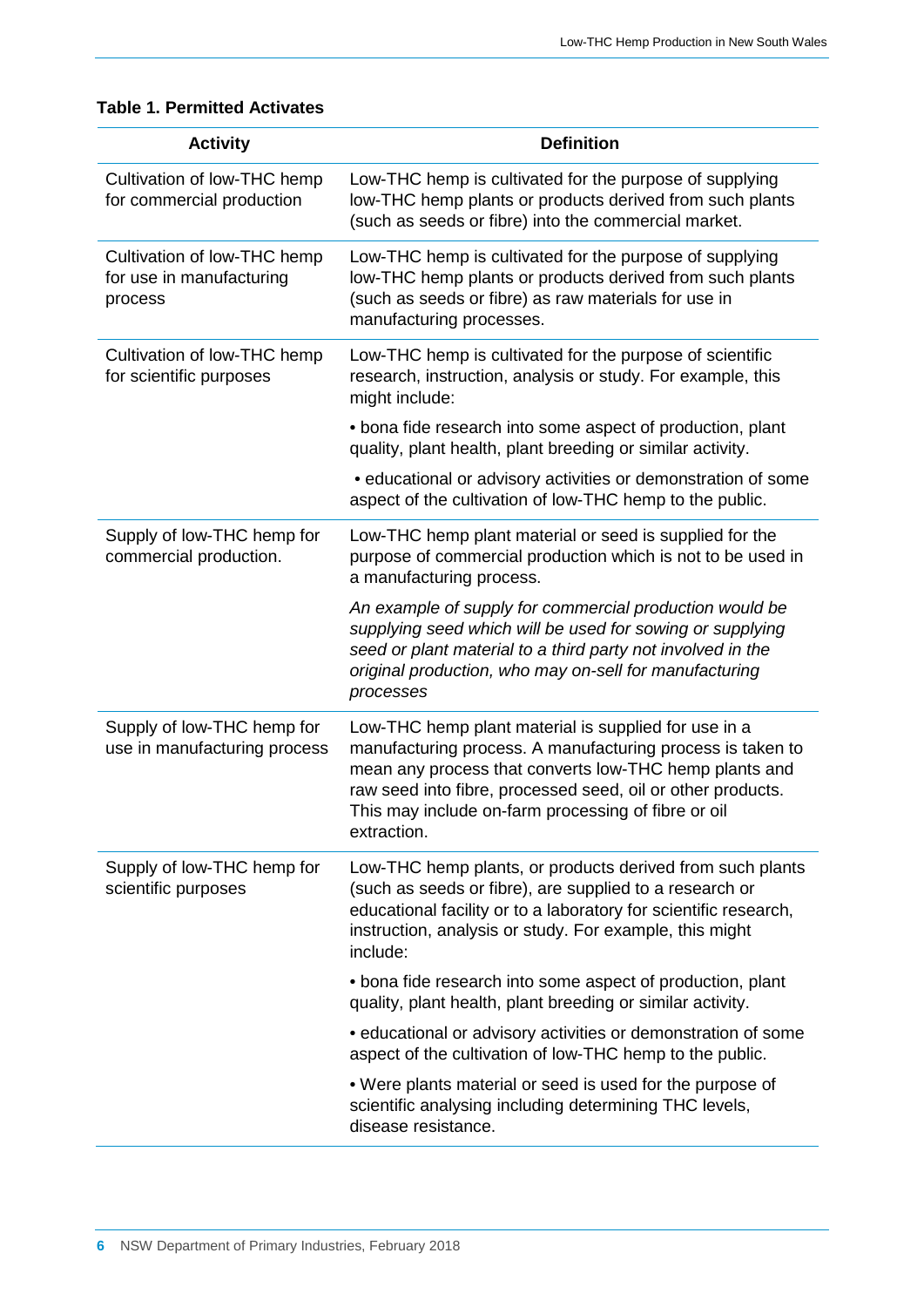#### <span id="page-8-0"></span>**Duration of licence**

A licence is valid for a period of five years. If at any stage, the licence holder wishes to cancel their licence, the licence holder must contact the Departments Licensing and Accreditation unit to inform them of their intention to cancel.

#### **NSW Department of Primary Industries**

#### **PO Box 232, Taree NSW 2430**

#### **Phone: 02 6552 3000**

#### **Email:** [bfs.admin@dpi.nsw.gov.au](mailto:bfs.admin@dpi.nsw.gov.au)

#### <span id="page-8-1"></span>**Fees and charges**

#### **Application Fee**

The application fee must accompany the application. If no application fee, or the incorrect application fee, is received, the application will not be processed until the correct fee is provided.

#### **Annual Licence Fee**

An annual licence fee must be paid for the licence to remain valid. The Department will notify each licence holder when the annual licence fee is due.

#### **Table 2: Description of fees and charges associated with Hemp Licence**

| <b>Description of fee</b> | Fee $($ \$) | <b>Comment</b>            |
|---------------------------|-------------|---------------------------|
| Application fee           | 572         | Licence valid for 5 years |
| Renewal fee               | 418         |                           |
| Annual Licence fee        | 200         |                           |
| Audit fee                 | -           |                           |

#### <span id="page-8-2"></span>**Licence Conditions**

The licence holder must ensure that licence conditions as specified in *Hemp Industry Act 2008* and Regulation are managed and complied with.

Licence holders must only conduct activities approved by the Department and listed on their certificate of licence.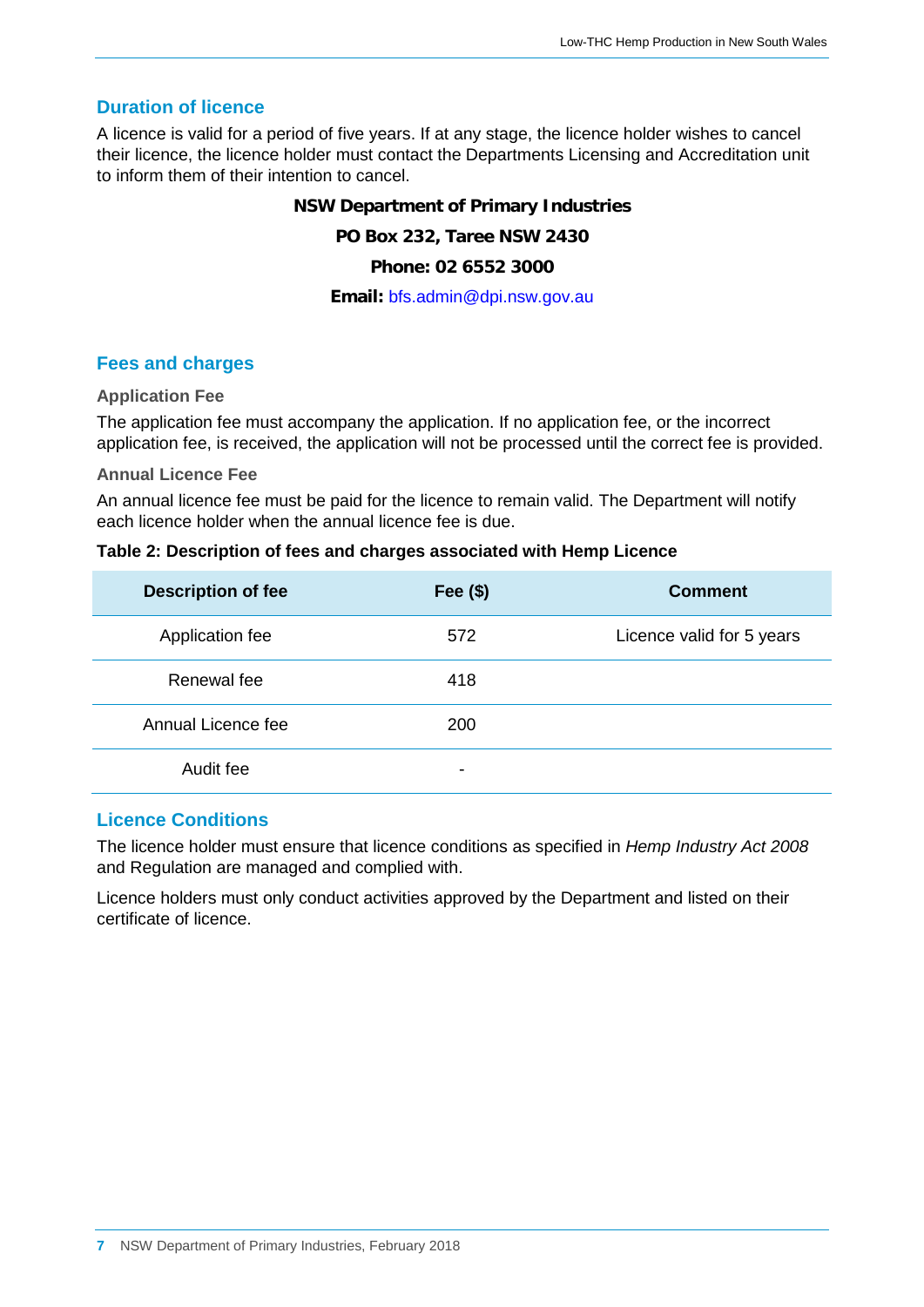| Legislation /<br><b>Licence</b><br><b>Condition</b> | Category                                          | <b>Permitted activity</b>                                                                                                                                                                                                 |
|-----------------------------------------------------|---------------------------------------------------|---------------------------------------------------------------------------------------------------------------------------------------------------------------------------------------------------------------------------|
| Regulation<br>Clause 10                             | Licence Conditions                                | The licence holder must follow all conditions pursuant<br>to section 10 of the Regulations.                                                                                                                               |
| Regulation<br>Clause 10<br>(1)(b)                   | Approved locations                                | The licence holder must only conduct activities on<br>approved locations as specified on the certificate of<br>licence.                                                                                                   |
| Regulation<br>Clause 12 (2)                         | Annual report                                     | The Department must receive the annual report on or<br>before the 1 <sup>st</sup> of August each year.                                                                                                                    |
| Licence<br>Condition                                | Planting notification                             | The business must notify the Department within 7 days<br>after planting or sowing.                                                                                                                                        |
| Licence<br>Condition                                | Operation in<br>accordance with<br>licence manual | The licence holder must ensure they are operating in<br>accordance with licence manual and notify the<br>Department of any changes to contact details,<br>associate details and notify within the required<br>timeframes. |

#### **Table 3. Licence conditions**

#### **Approved cultivation and processing sites**

The Department allows licence holders to submit a maximum of five (5) locations on their application for approval. If the licence holder chooses to change locations, they must contact the Licensing and Accreditation unit via email [\(bfs.admin@dpi.nsw.gov.au\)](mailto:bfs.admin@dpi.nsw.gov.au) to inform them of the changes.

All variations to approved locations will incur a desktop audit as well as and on-site audit. To ensure the approval process is completed within a timely manner, licence holders should allow a minimum of 30 days' notice to the Department.

#### <span id="page-9-0"></span>**Property Security**

The following measures must be taken to address security and safety issues for the cultivation and processing of low-THC hemp.

- practical measures must be implemented to prevent unauthorised access to cultivation, processing or storage areas
- practical measures must be implemented to record access to cultivation, processing or storage areas (by contractors, visitors, etc.)
- any hemp plants growing on the cultivation site after harvest must be eradicated
- volunteer hemp plants must be removed and destroyed within 4 weeks of germination
- volunteer hemp plants must be recorded in the licence register

Practical measures must be taken to address security and safety issues for the growing and processing of low-THC hemp. The visitor register in the appendix must be used to record visitors to cultivation, processing and storage areas.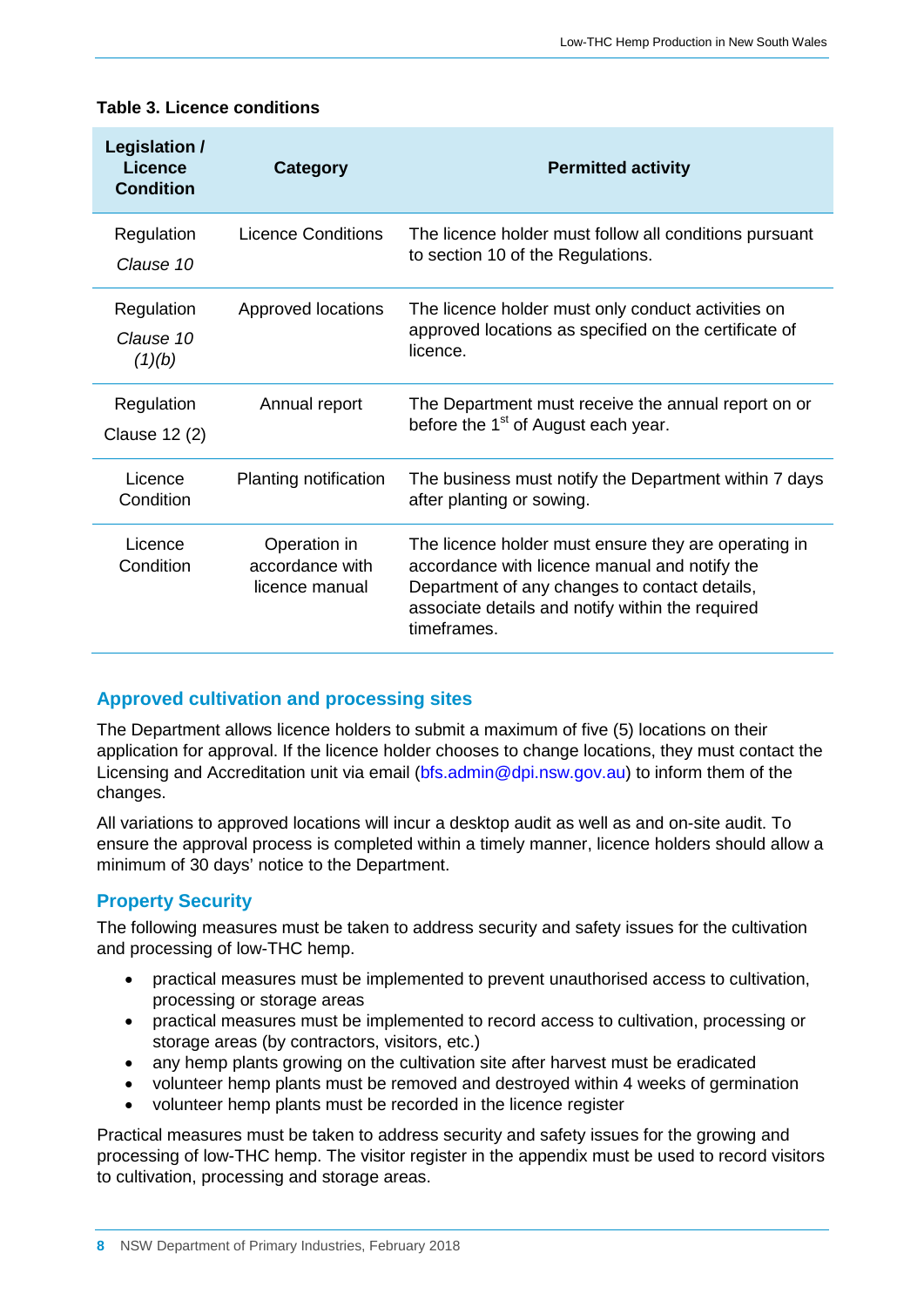#### <span id="page-10-0"></span>**Standard operating procedures for employees under a cultivation licence (Optional)**

It is recommended that all applicants for a licence prepare documented standard operating procedures (SOPs) and maintain a register of SOPs. SOPs should be:

- clear, concise, comprehensible and readily available to personnel needing them
- numbered, dated and have a title and identity of the position (or role) of the person responsible for the SOP
- include detailed instruction on the subject and a date for the next review of the SOP.

SOPs are intended for internal use by the licensee's employees and will not be subject to approval or registration by NSW DPI as part of the licence application process.

### <span id="page-10-1"></span>**Notification**

#### <span id="page-10-2"></span>**Cultivation**

As part of the conditions of licence, every low-THC hemp licensee must notify the NSW DPI at specific stages of the production. These stages have been identified due to their high-risk nature and potential for non-compliance. The table below shows the significant stages of low-THC hemp production and the stages that must be notified to the DPI. At key stages of the operation, an authorised officer will conduct a compliance audit to ensure conditions are being upheld.

#### **Table 4. Notification chart**

| <b>Stage of production</b>                                                  | No. days' notice | <b>Notification to</b><br><b>NSW DPI</b>                                                   | <b>Audit to be</b><br>conducted | <b>Method of</b><br>notification |
|-----------------------------------------------------------------------------|------------------|--------------------------------------------------------------------------------------------|---------------------------------|----------------------------------|
| <b>Annual Planting</b><br>notification                                      | 7 <sup>2</sup>   | <b>YES</b>                                                                                 | <b>YES</b>                      | <b>Email</b>                     |
| <b>Annual Report</b>                                                        |                  | Must be received by the Department on or before the 1 <sup>st</sup> of August each<br>year |                                 |                                  |
|                                                                             |                  | Administrative                                                                             |                                 |                                  |
| <b>Variation of licence</b><br>holder's name, address<br>or contact details | 7                | <b>YES</b>                                                                                 | <b>NO</b>                       | <b>Email</b>                     |
| <b>Variation of licence</b><br>holder or close<br>associates                | $\overline{7}$   | <b>YES</b>                                                                                 | <b>NO</b>                       | Email                            |
| <b>Changes to</b><br>arrangements for use of<br>cultivated plants           | 7                | <b>YES</b>                                                                                 | <b>NO</b>                       | <b>Email</b>                     |
| Variation to approved<br>cultivation / processing<br>sites                  | 30               | <b>YES</b>                                                                                 | <b>YES</b>                      | <b>Email</b>                     |
| <b>Notification of Sampling</b>                                             | 14               | <b>YES</b>                                                                                 | <b>NO</b>                       | <b>Email</b>                     |

Email address: [bfs.admin@dpi.nsw.gov.au](mailto:bfs.admin@dpi.nsw.gov.au)

 $\ddot{\phantom{a}}$ 

<span id="page-10-3"></span><sup>&</sup>lt;sup>2</sup> Number of days' notice after planting or sowing has occurred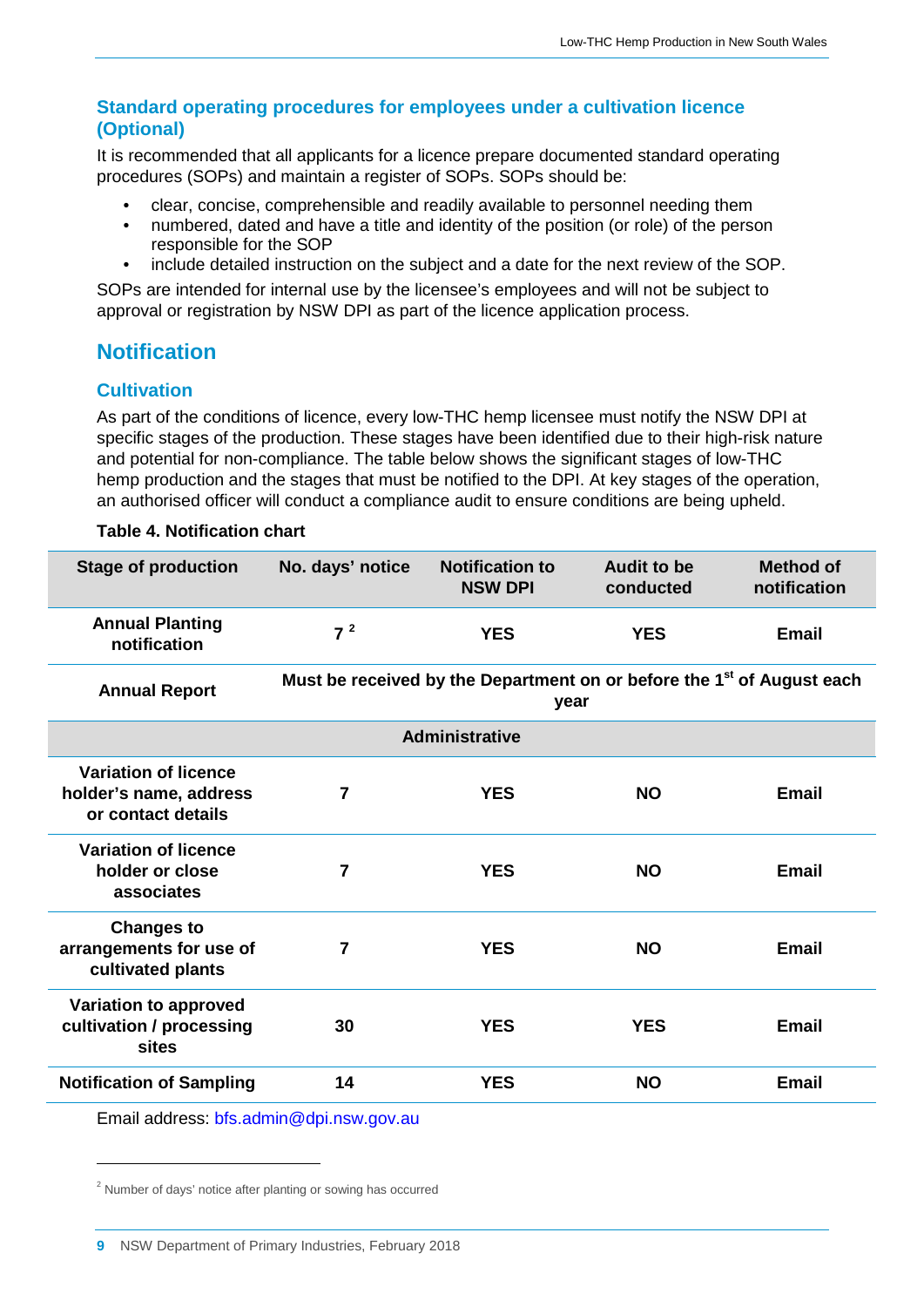#### <span id="page-11-0"></span>**Other Notification**

Licensees have obligations to notify the department if they become aware of unauthorised activity, proposed unauthorised activity or certain drug offence convictions. Contact the Department on 02 9741 4790, for further information.

### <span id="page-11-1"></span>**Sampling and Testing**

Sampling of plants for testing will be co-ordinated by the Department, and will be carried out by an Authorised Officer. Under most circumstances, this will occur at the same time as other routine activities such as the annual compliance audit. Sampling will be timed to optimise the integrity of the testing process, based on notification of planting and sampling request being submitted. This may result in sampling being carried out at a separate time to the compliance audit.

Sampling request forms are to be submitted to the Department 14 days before optimal sampling timing (usually greater than 70 days after planting/sowing). Sampling request forms to be emailed to;

#### [bfs.admin@dpi.nsw.gov.au](file://FILESERVER/Xen7TSProfile/RedirectedFolders/phillipsp/Downloads/bfs.admin@dpi.nsw.gov.au)

Enquiries regarding sampling processes or timing can be directed to;

#### **Phone: 02 9741 4790**

**Or**

#### **Email:** [quarantine@dpi.nsw.gov.au](mailto:quarantine@dpi.nsw.gov.au)

Authorised Officers will collect samples based on pre-determined sampling processes and methods. Samples will be sent to laboratories approved for THC testing, with the cost of testing to be borne by the licensed business.

Records of test result must be available for an Authorised Officer to review. Compliance action may be taken if results are not available on request.

#### <span id="page-11-2"></span>**Notification of non-compliant test**

A license holder must notify the Department and provide the results of a test that exceeds 1% THC (in the leaves and flowering heads of hemp cultivated by the licensee) within 24 hours of receiving the results. Notification to be made on;

#### **Phone: 02 9741 4790**

**Or**

**Email:** [quarantine@dpi.nsw.gov.au](mailto:quarantine@dpi.nsw.gov.au)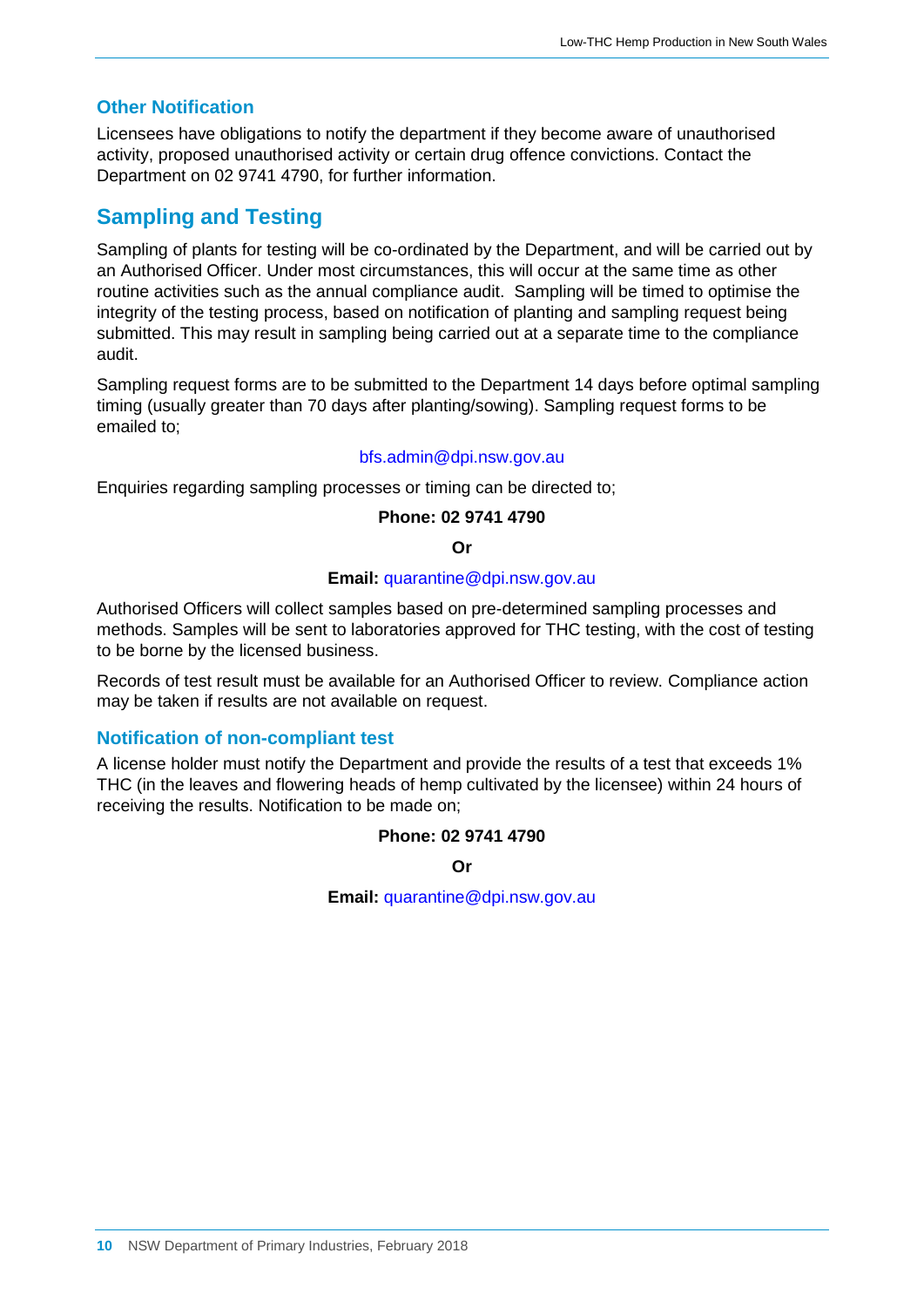## <span id="page-12-0"></span>**Audits in the Low THC Hemp Industry**

#### <span id="page-12-1"></span>**What is in the Audit?**

An audit is a process where an authorised auditor visits a facility or cultivation site to assess compliance. During the audit the auditor carries out an inspection of the facility/site and reviews documentation including the licence register and associated records.

During a licensing or compliance audit, the authorised officer will check that:

- conduct of activities permitted on the certificate of licence
- the licensee is adhering to the licence conditions and legislative requirements
- security precautions in place to ensure activities remain under the control of licensee
- Licence Register is being filled out accurately and correctly
- personnel details are current and correct

#### <span id="page-12-2"></span>**Corrective Action Requests**

If the auditor identifies an area or an issue that is not compliant, they will raise a Corrective Action Request (CAR). A Corrective Action Request identifies the non-compliance, and generally allows the licensee a period of time to take action to address the issue. The Corrective Action Requests (CARs) identified during audits are rated as Minor, Major or Critical, depending on their severity. Each CAR attracts a numerical value, the total of which determines the audit outcome.

| <b>Table 7. Corrective Action Request Scoring</b> |  |  |
|---------------------------------------------------|--|--|
|---------------------------------------------------|--|--|

| <b>CAR Category</b> | <b>Numeral value</b> |
|---------------------|----------------------|
| Minor               | 2                    |
| Major               | 8                    |
| Critical            | 64                   |

#### <span id="page-12-3"></span>**Minor CAR**

A minor CAR is a non-conformance, which threatens neither the effectiveness not the assurance provided by the audit program.

Minor non-conformances are essentially administrative or technical in nature, and are low risk to the licence condition.

The following are example is of minor CAR:

- failure to submit annual report on time
- small amount of information missing, illegible or incomplete in License Register

#### <span id="page-12-4"></span>**Major CAR**

A major CAR is a non-conformance where there is a significant breakdown in the implementation or documentation of controls, which threatens the effective operation of systems. The following are example is of major CAR:

• large amounts of information missing, illegible or incomplete in Licence Register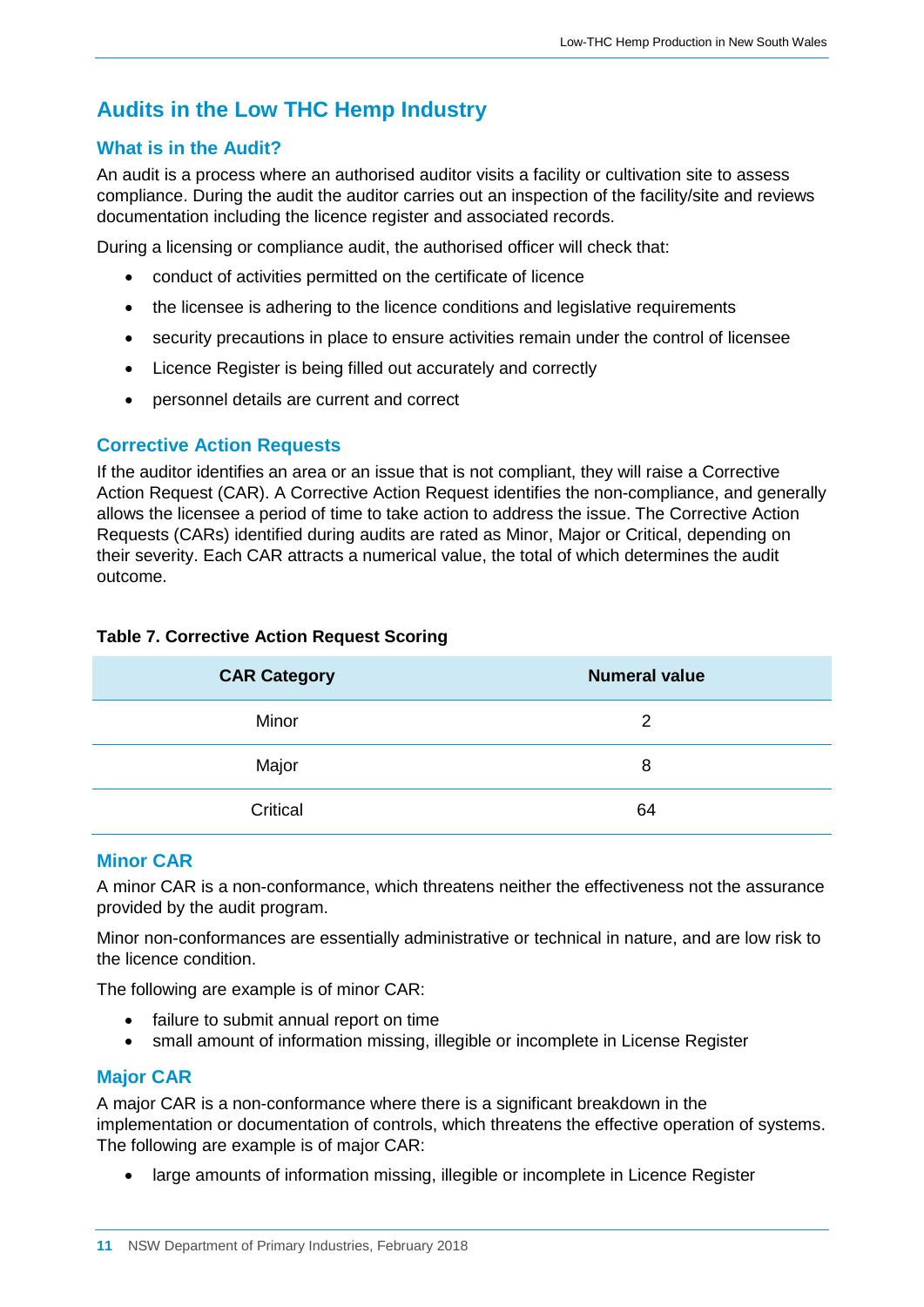- failing to take appropriate actions to prevent the spread of volunteer hemp plants
- failing to take appropriate action to remove and destroy volunteer hemp plants
- failing to control all licence activities

#### <span id="page-13-0"></span>**Critical CAR**

A critical CAR is a non-conformance which, in the opinion of the authorising authority, seriously threatens the effectiveness of the low-THC hemp arrangement and has or will mean regulated articles do not comply with the legislation.

The following are examples of critical defects:

- operating outside the scope permitted in the licence
- planting in areas outside those approved in the licence
- not notifying the DPI and NSW Police of any unauthorised activities
- failing to update DPI within the required time frames
- failing to notify the Department of any known criminal offences with the licence holder or close associates
- failing to submit planting notification
- failure to notify the results of a test if THC exceeds 1%

#### <span id="page-13-1"></span>**CAR Escalation Policy**

A failure of a licensed business to rectify any CAR or defect identified during an audit by the required timeframe will result in the re-issuing of the original CAR. In addition, a further CAR or defect is to be considered for inadequate Corrective Action as the business has failed to implement effective corrective actions to rectify the original issue.

#### <span id="page-13-2"></span>**How is the audit outcome determined?**

At the conclusion of the audit, the allocated points are added to give a total rating of ACCEPTABLE or UNACCEPTABLE (shown in Table 5).

#### **Table 8. Audit score outcome**

| <b>Audit Rating</b> | <b>Total number allocated points</b> | <b>Audit results</b> |
|---------------------|--------------------------------------|----------------------|
| ACCEPTABLE          | ი - 64                               | <b>ACCEPTABLE</b>    |
| <b>UNACCEPTABLE</b> | 64 and above                         | <b>UNACCEPTABLE</b>  |

#### <span id="page-13-3"></span>**Unacceptable audit result**

In the event that an audit results in an unacceptable outcome, one or more enforcement actions may occur:

- remedial action may be required
- immediate corrective action may be required with specific timeframes for compliance
- conditions may be imposed that restrict or prohibit certain activities by the licensee or permit holder
- the licence may be suspended, cancelled or not renewed or not granted
- individuals or companies may receive penalty notices or be prosecuted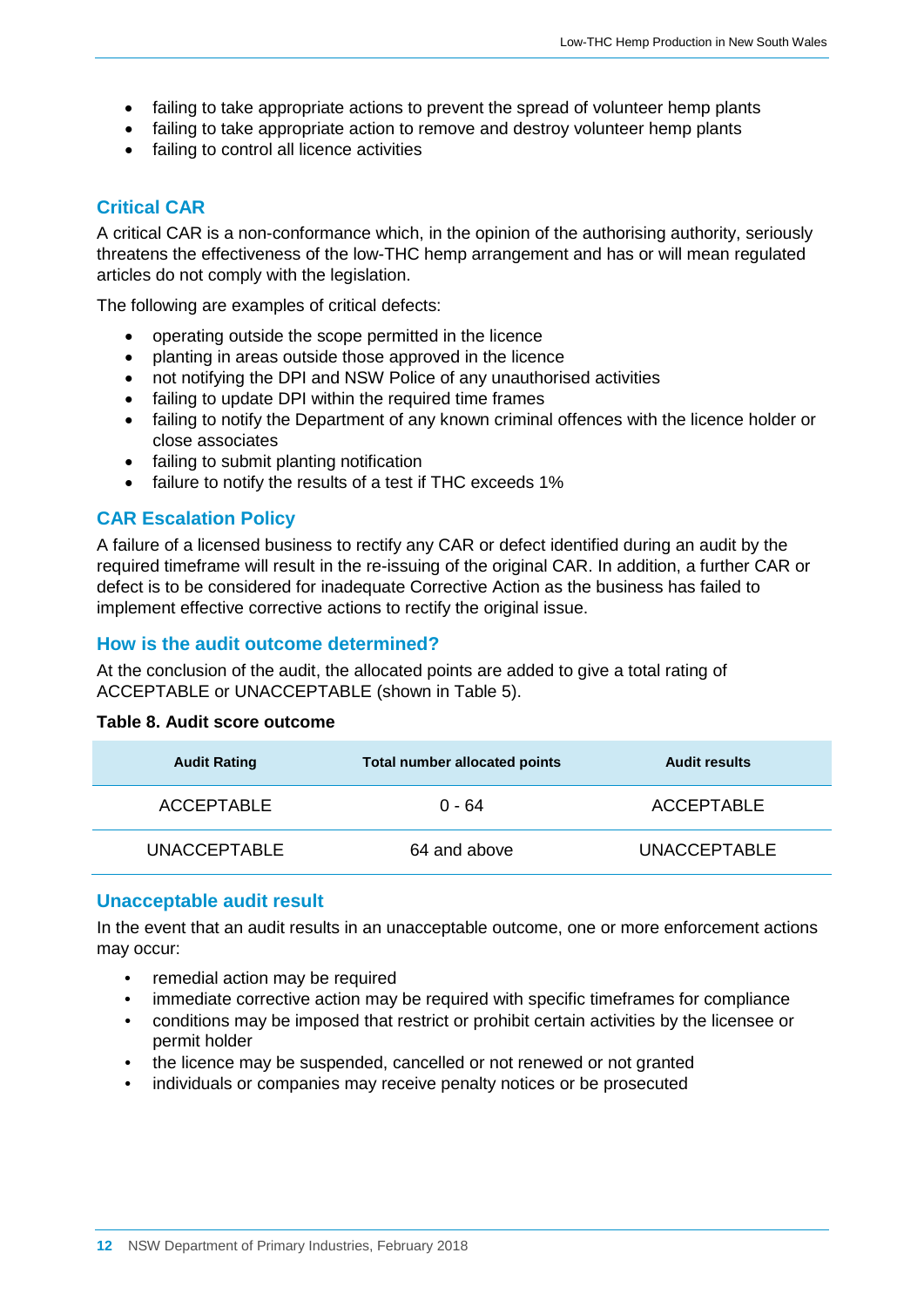| <b>Rating</b>       | <b>Maximum period</b><br>for follow up<br>audit (s) | Unacceptable follow up audit                                       | Acceptable follow up audit           |
|---------------------|-----------------------------------------------------|--------------------------------------------------------------------|--------------------------------------|
| <b>UNACCEPTABLE</b> | 1 month                                             | Remain on 1 monthly<br>audits and additional<br>enforcement action | Return to original audit<br>schedule |

#### **Table 9. Unacceptable audit frequency**

### <span id="page-14-0"></span>**Acceptable Audit Frequency**

If an audit outcome is acceptable the next audit will be carried out in 12 months.

#### <span id="page-14-1"></span>**Unannounced Audits**

Routine audits will generally be carried out on an announced basis, however unannounced unscheduled audits may be carried out. These audits can be in response to complaints, sampling or other matters requiring investigation or to monitor compliance.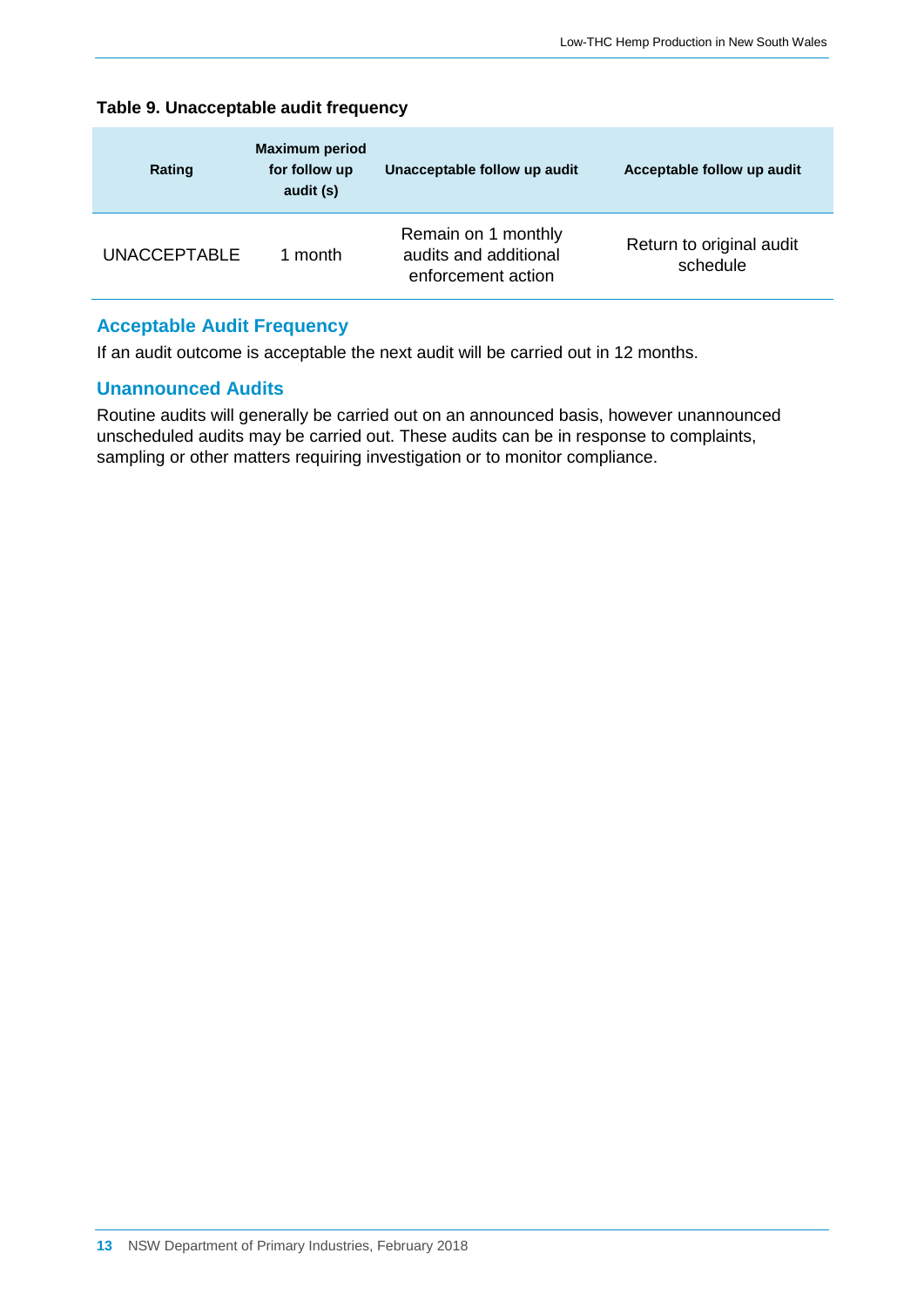## <span id="page-15-0"></span>**The Hemp Licence Register**

All licensees must keep a register that contains information regarding low THC Hemp.

The register must contain the follow information:

#### Personnel details

• The name and address of any person employed or involved in carrying out any activities in relation to the cultivation or supply of low-THC hemp. The information must include a proof of identity document for every person, which should include a photo of the person identified. Examples of proof of identity documents include, a copy of the person's driver licence or passport, etc.

#### **Seeds**

- Details of seeds that are supplied or obtained under the licence, including:
	- 1. the date that the seeds are supplied or obtained, and
	- 2. the weight of the seeds, and
	- 3. the variety of the seeds, and
	- 4. the name of the person to whom the seeds are supplied or from whom the seeds are obtained.
	- Details of sowing of any seeds under the licence, including:
		- 1. the date that the seeds are sown, and
		- 2. the weight and variety of the seeds sown, and
		- 3. the location where the seeds are sown,

#### Plants

- Details of any plants that are supplied or obtained under the licence, including:
	- 1. the date that the plants are supplied or obtained, and
		- 2. the number of the plants, and
		- 3. the variety of the plants, and
		- 4. the name of the person to whom the plants are supplied or from whom the plants are obtained.
- Details of the planting of any plants under the licence, including:
	- 1. the date that the plants are planted, and
	- 2. the number of plants, and
	- 3. the variety of the plants, and
	- 4. the location where the plants are planted,

#### Disposal and Destruction

- Details of the disposal or destruction of any seeds or plants under the licence, including:
	- 1. the date of the disposal or destruction of the seeds or plants, and
	- 2. the weight of the seeds or number of plants, and
	- 3. the variety of the seeds or plants, and
	- 4. the location where the seeds or plants are disposed or destroyed, and
	- 5. the manner in which the seeds or plants are disposed or destroyed, and
	- 6. the reason why seeds or plants where disposed or destroyed

#### **Harvesting**

- Details of harvesting of low-THC hemp under the licence, including:
	- 1. the date of the harvesting, and
	- 2. the quantity of plants harvested, and
	- 3. the variety of the plants harvested, and
	- 4. the weight of any seeds obtained from harvested plants and the variety of those plants, and
	- 5. the location of the harvesting,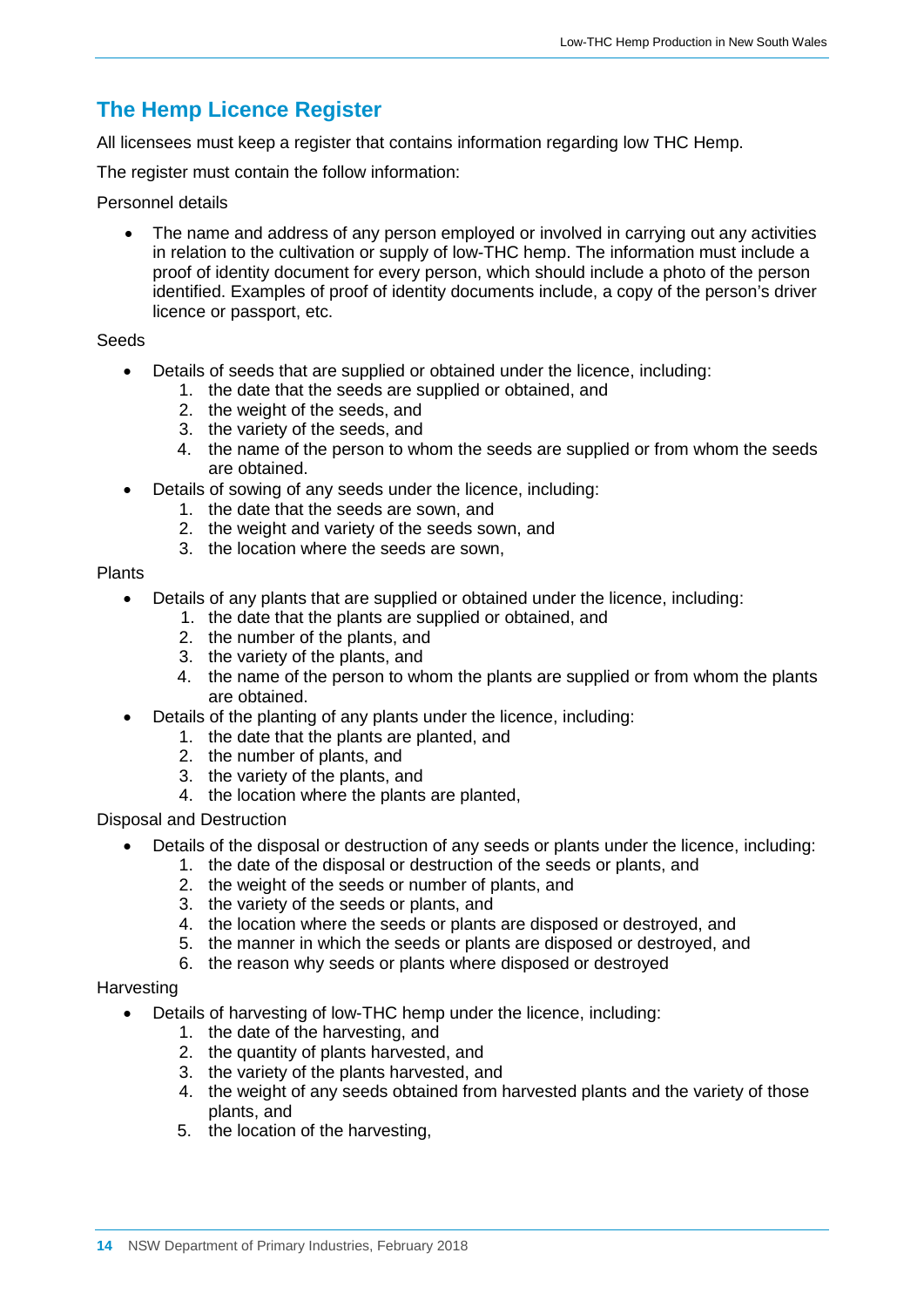**Supply** 

- Details of the supply of harvested low-THC hemp under the licence, including:
	- 1. the date of the supply, and
	- 2. the name of the person to whom the hemp was supplied, and
	- 3. the condition of the hemp (including whether any plants are fresh or dried and whether any seeds are viable or have been treated to make the seeds nonviable).

Any of the above information must be recorded in the register within 48 hours of the relevant event or activity.

The register must identify the person who recorded the information and the date that the information was recorded in the register.

The person responsible for keeping a register under a licence must, if the licence to which the register relates expires or is revoked, retain the register for a period of 5 years after the expiry or revocation.

The register must be:

- in legible form in the English language, or
- in computerised or other form that is readily accessible and is convertible into a legible form in the English language.

The register must be kept in a secure manner to prevent any tampering.

If a licence is transferred, the licensee must provide a copy of the register to the person the license is transferred to.

The appendices have a number of templates for information to be kept in a licence register. Licensees may wish to use these templates, or any other documents that contain the above information, and comply with the above language, legibility, security and accessibility requirements.

#### <span id="page-16-0"></span>**Annual Report**

An annual report must be submitted by each licensee on or before the  $1<sup>st</sup>$  August. A copy of the annual report to be submitted is attached in Appendix 10.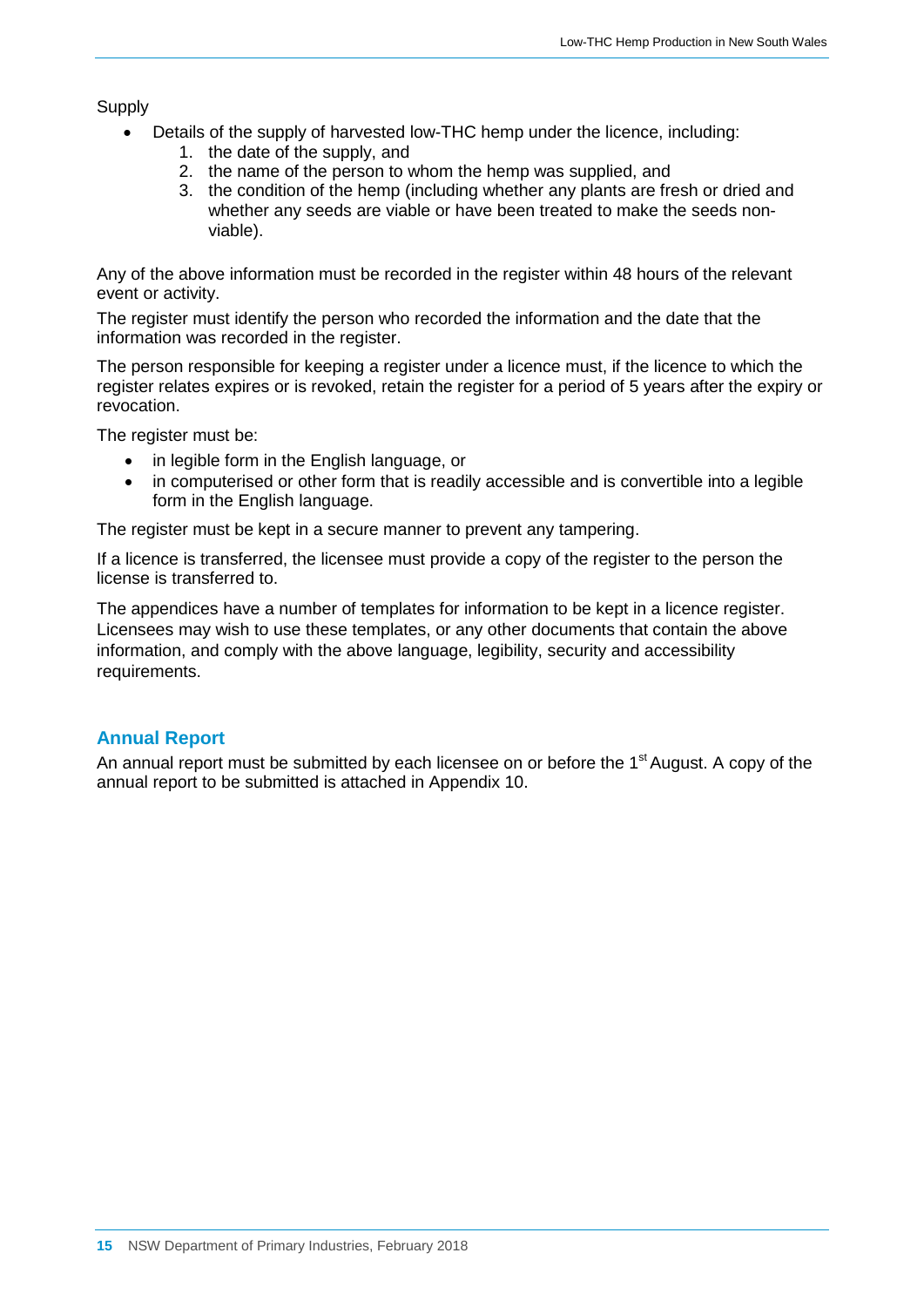# **Appendix 1. Low THC Hemp Licence Register**

<span id="page-17-0"></span>

| <b>Low THC Hemp Licence Register</b> |  |             |
|--------------------------------------|--|-------------|
| Name of Licence Holder               |  | Licence No. |
| <b>Business/Trading Name</b>         |  |             |
| Address                              |  |             |
| Telephone<br>Mobile<br>e-Mail        |  |             |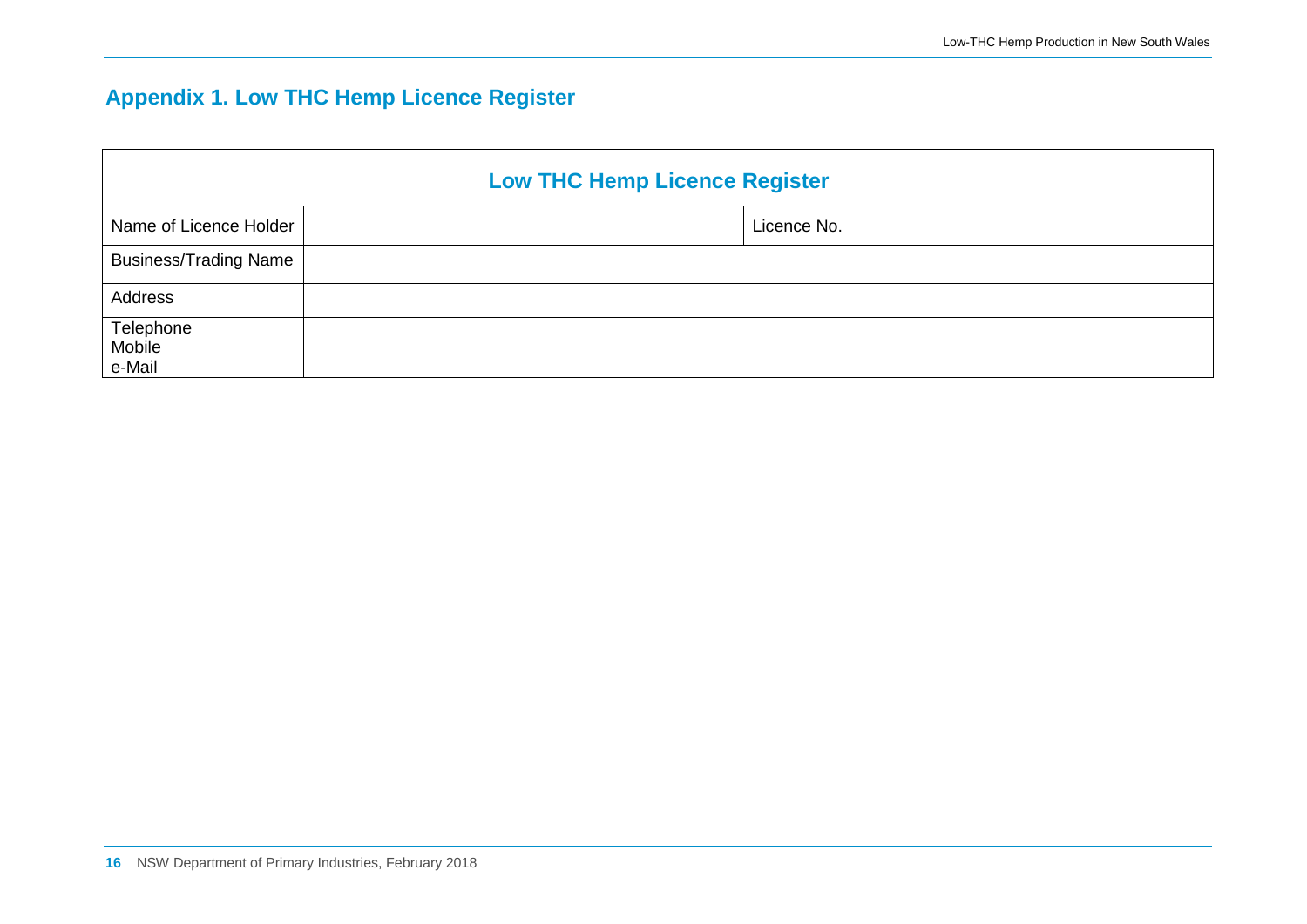# **Appendix 2. Personnel register**

<span id="page-18-0"></span>

| <b>Given name</b> | <b>Surname</b> | <b>Address</b>          | <b>Position/activities</b><br>carried out | Proof of<br>identity | <b>Copy of Proof of</b><br>Identity attached or<br>storage method (e.g.<br>electronic file location) | <b>Recorded</b><br>by | <b>Date</b> |
|-------------------|----------------|-------------------------|-------------------------------------------|----------------------|------------------------------------------------------------------------------------------------------|-----------------------|-------------|
| e.g. John         | Citizen        | 125 Jones Ln, Smithtown | Manager                                   | Driver's<br>License  | Office computer,<br>C:Documents\Staff ID<br>photos                                                   | A. Licensee           | 1/11/17     |
|                   |                |                         |                                           |                      |                                                                                                      |                       |             |
|                   |                |                         |                                           |                      |                                                                                                      |                       |             |
|                   |                |                         |                                           |                      |                                                                                                      |                       |             |
|                   |                |                         |                                           |                      |                                                                                                      |                       |             |
|                   |                |                         |                                           |                      |                                                                                                      |                       |             |
|                   |                |                         |                                           |                      |                                                                                                      |                       |             |
|                   |                |                         |                                           |                      |                                                                                                      |                       |             |
|                   |                |                         |                                           |                      |                                                                                                      |                       |             |
|                   |                |                         |                                           |                      |                                                                                                      |                       |             |
|                   |                |                         |                                           |                      |                                                                                                      |                       |             |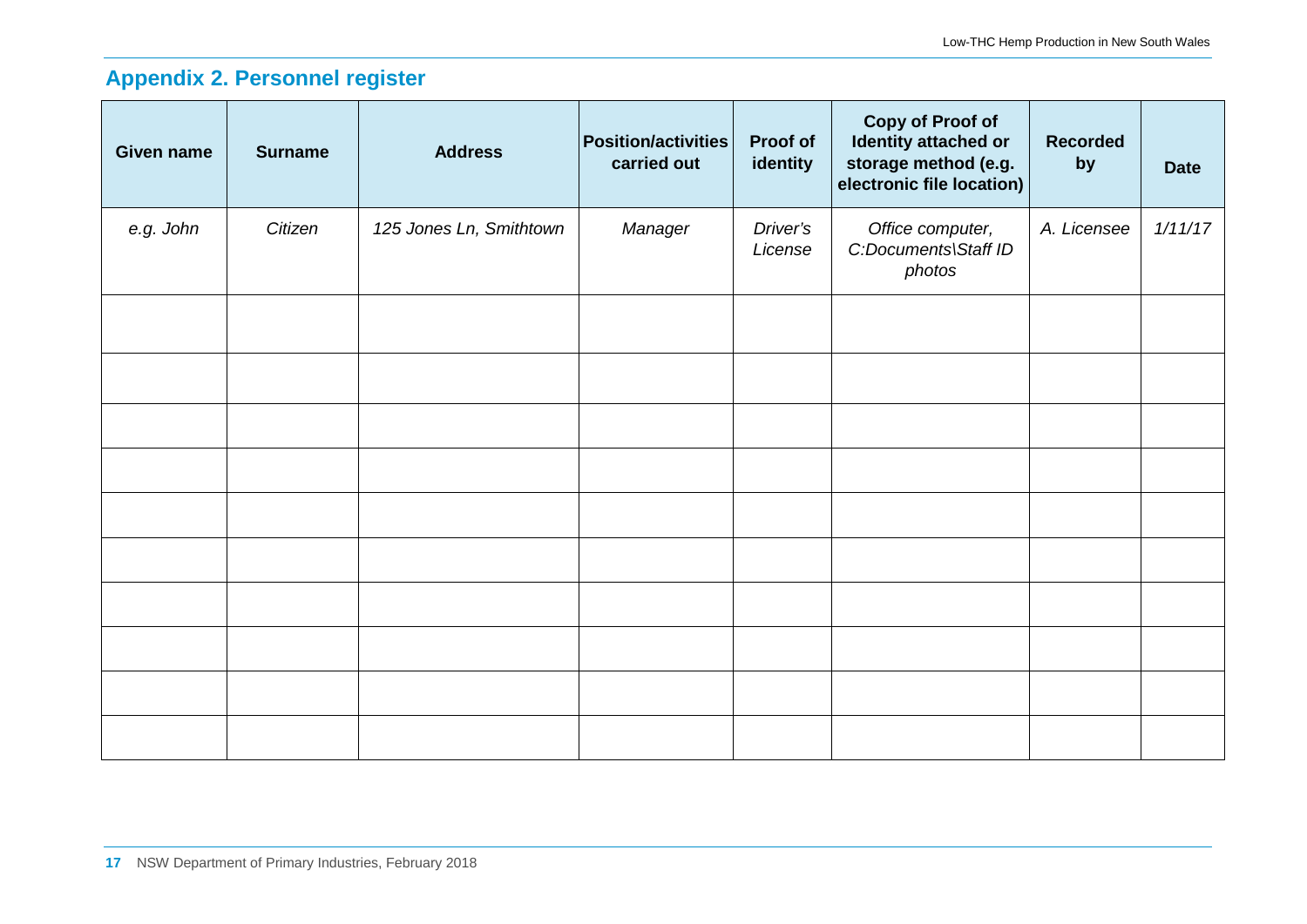# **Appendix 3. Record of seed and plant purchased**

<span id="page-19-0"></span>

| Date of<br>purchase | Name of seed<br>supplier          | <b>Supplier address</b>      | <b>Suppliers hemp</b><br>licence number | <b>Variety</b> | Quantity<br>Weight of seed<br>(KG)/ No. of plants | <b>Recorded by</b> | <b>Date</b> |
|---------------------|-----------------------------------|------------------------------|-----------------------------------------|----------------|---------------------------------------------------|--------------------|-------------|
| e.g. 9/6/17         | Dan Green - Seed<br>Sales Pty Ltd | 456 Princes Hwy,<br>Seedtown | 13579                                   | Eve            | 100Kg                                             | A. Licensee        | 6/7/17      |
|                     |                                   |                              |                                         |                |                                                   |                    |             |
|                     |                                   |                              |                                         |                |                                                   |                    |             |
|                     |                                   |                              |                                         |                |                                                   |                    |             |
|                     |                                   |                              |                                         |                |                                                   |                    |             |
|                     |                                   |                              |                                         |                |                                                   |                    |             |
|                     |                                   |                              |                                         |                |                                                   |                    |             |
|                     |                                   |                              |                                         |                |                                                   |                    |             |
|                     |                                   |                              |                                         |                |                                                   |                    |             |
|                     |                                   |                              |                                         |                |                                                   |                    |             |
|                     |                                   |                              |                                         |                |                                                   |                    |             |
|                     |                                   |                              |                                         |                |                                                   |                    |             |
|                     |                                   |                              |                                         |                |                                                   |                    |             |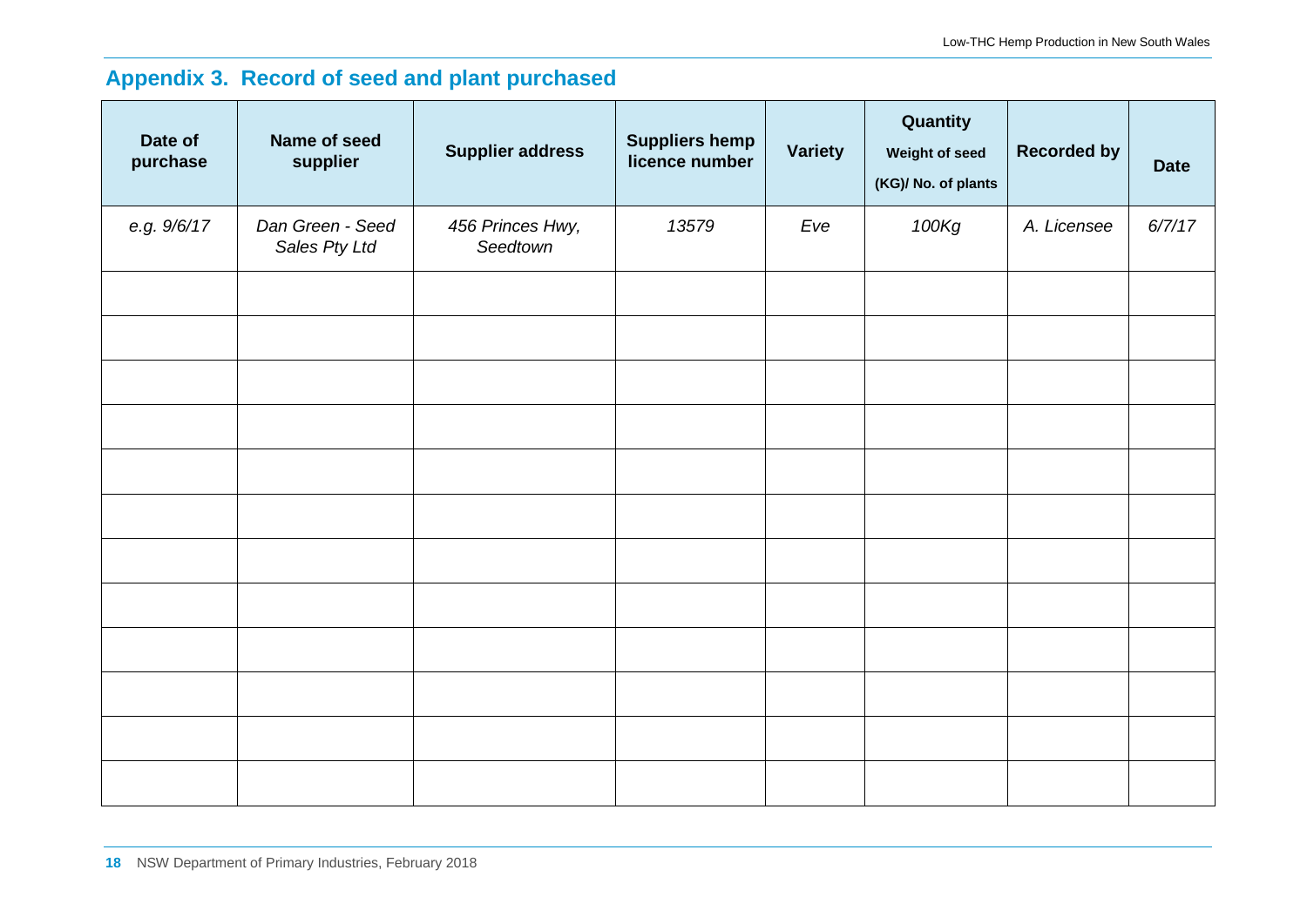# **Appendix 4. Record of seed sowing / planting**

<span id="page-20-0"></span>

| <b>Date</b> | <b>Activity</b> | <b>Address of</b><br>property | <b>Location / paddock</b> | Variety | Quantity<br>Weight of seed<br>(KG)/ No. of plants | <b>Recorded by</b> | <b>Date</b> |
|-------------|-----------------|-------------------------------|---------------------------|---------|---------------------------------------------------|--------------------|-------------|
| e.g. 6/7/17 | Sowing          | 234 Harvest St,<br>Smithtown  | Lot 2                     | Eve     | 100kg                                             | A. Licensee        | 6/7/17      |
|             |                 |                               |                           |         |                                                   |                    |             |
|             |                 |                               |                           |         |                                                   |                    |             |
|             |                 |                               |                           |         |                                                   |                    |             |
|             |                 |                               |                           |         |                                                   |                    |             |
|             |                 |                               |                           |         |                                                   |                    |             |
|             |                 |                               |                           |         |                                                   |                    |             |
|             |                 |                               |                           |         |                                                   |                    |             |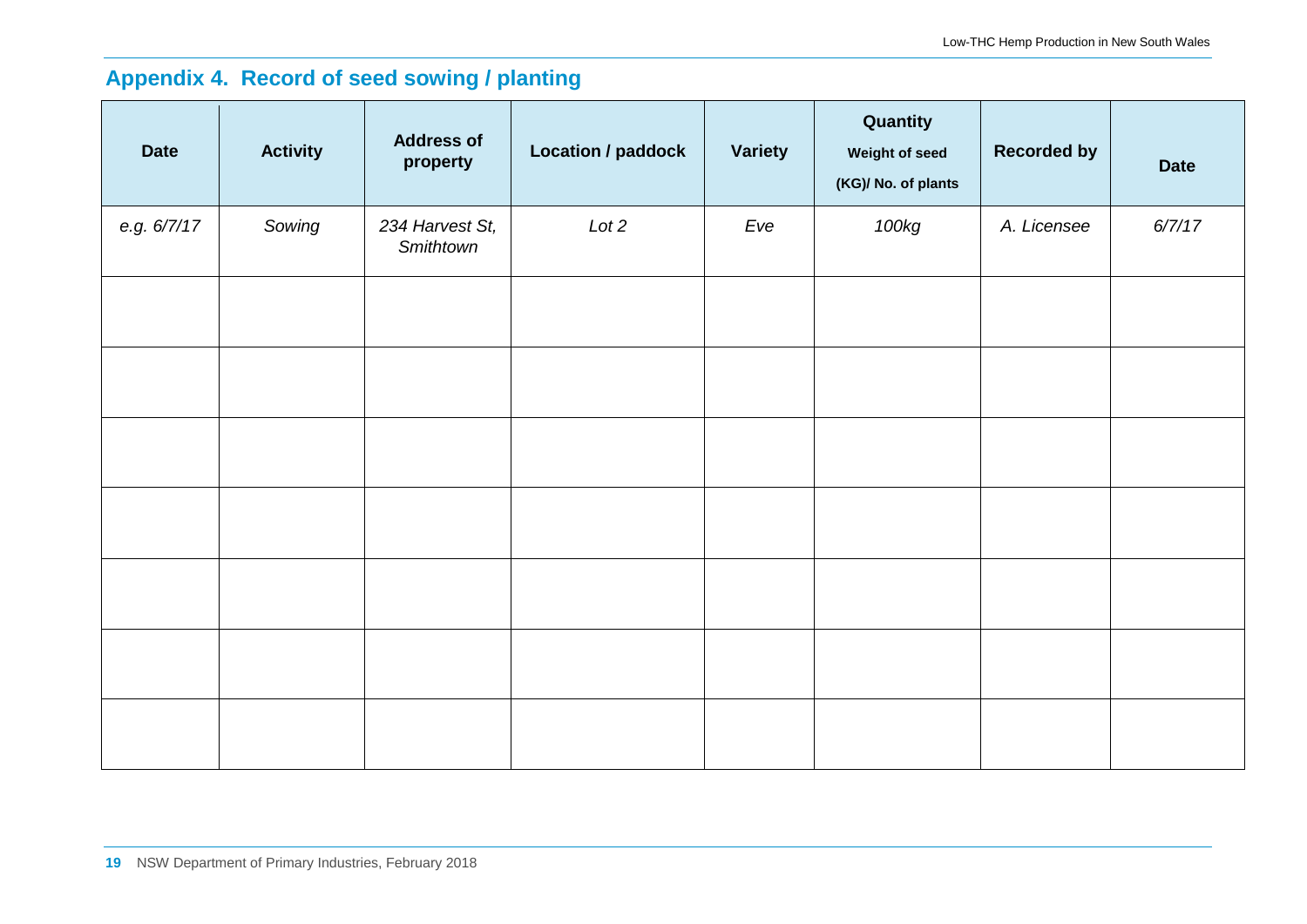# **Appendix 5. Record of seed or plants sold**

<span id="page-21-0"></span>

| Date sold    | <b>Material type-</b><br>Seed or Plant | Name of<br>buyer                | <b>Address of</b><br>buyer | <b>Hemp licence</b><br>no. of buyer | <b>Variety</b> | Quantity<br>Weight of seed<br>(KG)/ No. of plants | <b>Recorded by</b> | <b>Date</b> |
|--------------|----------------------------------------|---------------------------------|----------------------------|-------------------------------------|----------------|---------------------------------------------------|--------------------|-------------|
| e.g. 18/1/16 | Plant                                  | <b>Plant Growers</b><br>Pty Ltd | 647 Main Rd,<br>Smithtown  | 9876                                | Eve            | 500 plants                                        | A. Licensee        | 18/1/16     |
|              |                                        |                                 |                            |                                     |                |                                                   |                    |             |
|              |                                        |                                 |                            |                                     |                |                                                   |                    |             |
|              |                                        |                                 |                            |                                     |                |                                                   |                    |             |
|              |                                        |                                 |                            |                                     |                |                                                   |                    |             |
|              |                                        |                                 |                            |                                     |                |                                                   |                    |             |
|              |                                        |                                 |                            |                                     |                |                                                   |                    |             |
|              |                                        |                                 |                            |                                     |                |                                                   |                    |             |
|              |                                        |                                 |                            |                                     |                |                                                   |                    |             |
|              |                                        |                                 |                            |                                     |                |                                                   |                    |             |
|              |                                        |                                 |                            |                                     |                |                                                   |                    |             |
|              |                                        |                                 |                            |                                     |                |                                                   |                    |             |
|              |                                        |                                 |                            |                                     |                |                                                   |                    |             |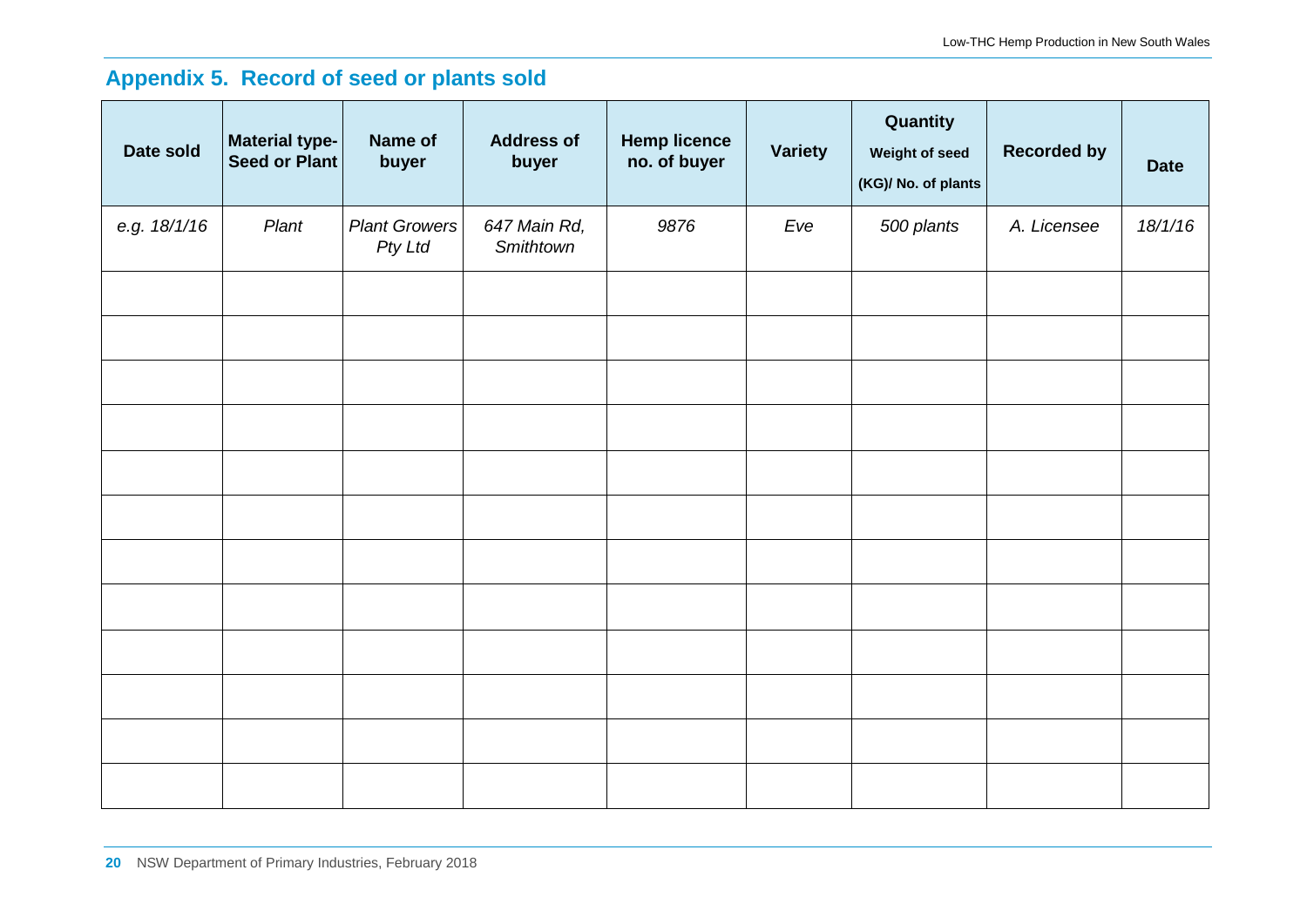# **Appendix 6. Record of seed or plant disposal and destruction**

<span id="page-22-0"></span>

| Date of<br>disposal or<br>destruction | <b>Material</b><br>type-<br>Seed or<br><b>Plant</b> | <b>Property</b><br>from where<br>plants were<br>disposed /<br>destroyed | <b>Location of</b><br>disposal or<br>destructions | <b>Method of</b><br>disposal or<br>destruction | <b>Reason for</b><br>disposal /<br>destruction | <b>Variety</b> | No. of<br>plants | Recorded by | <b>Date</b> |
|---------------------------------------|-----------------------------------------------------|-------------------------------------------------------------------------|---------------------------------------------------|------------------------------------------------|------------------------------------------------|----------------|------------------|-------------|-------------|
| e.g. 20/11/17                         | Plant                                               | 234 Harvest<br>St, Smithtown                                            | Lot 3                                             | Mulch then<br>Compost                          | Surplus                                        | Eve            | 2000             | A. Licensee | 20/11/17    |
|                                       |                                                     |                                                                         |                                                   |                                                |                                                |                |                  |             |             |
|                                       |                                                     |                                                                         |                                                   |                                                |                                                |                |                  |             |             |
|                                       |                                                     |                                                                         |                                                   |                                                |                                                |                |                  |             |             |
|                                       |                                                     |                                                                         |                                                   |                                                |                                                |                |                  |             |             |
|                                       |                                                     |                                                                         |                                                   |                                                |                                                |                |                  |             |             |
|                                       |                                                     |                                                                         |                                                   |                                                |                                                |                |                  |             |             |
|                                       |                                                     |                                                                         |                                                   |                                                |                                                |                |                  |             |             |
|                                       |                                                     |                                                                         |                                                   |                                                |                                                |                |                  |             |             |
|                                       |                                                     |                                                                         |                                                   |                                                |                                                |                |                  |             |             |
|                                       |                                                     |                                                                         |                                                   |                                                |                                                |                |                  |             |             |
|                                       |                                                     |                                                                         |                                                   |                                                |                                                |                |                  |             |             |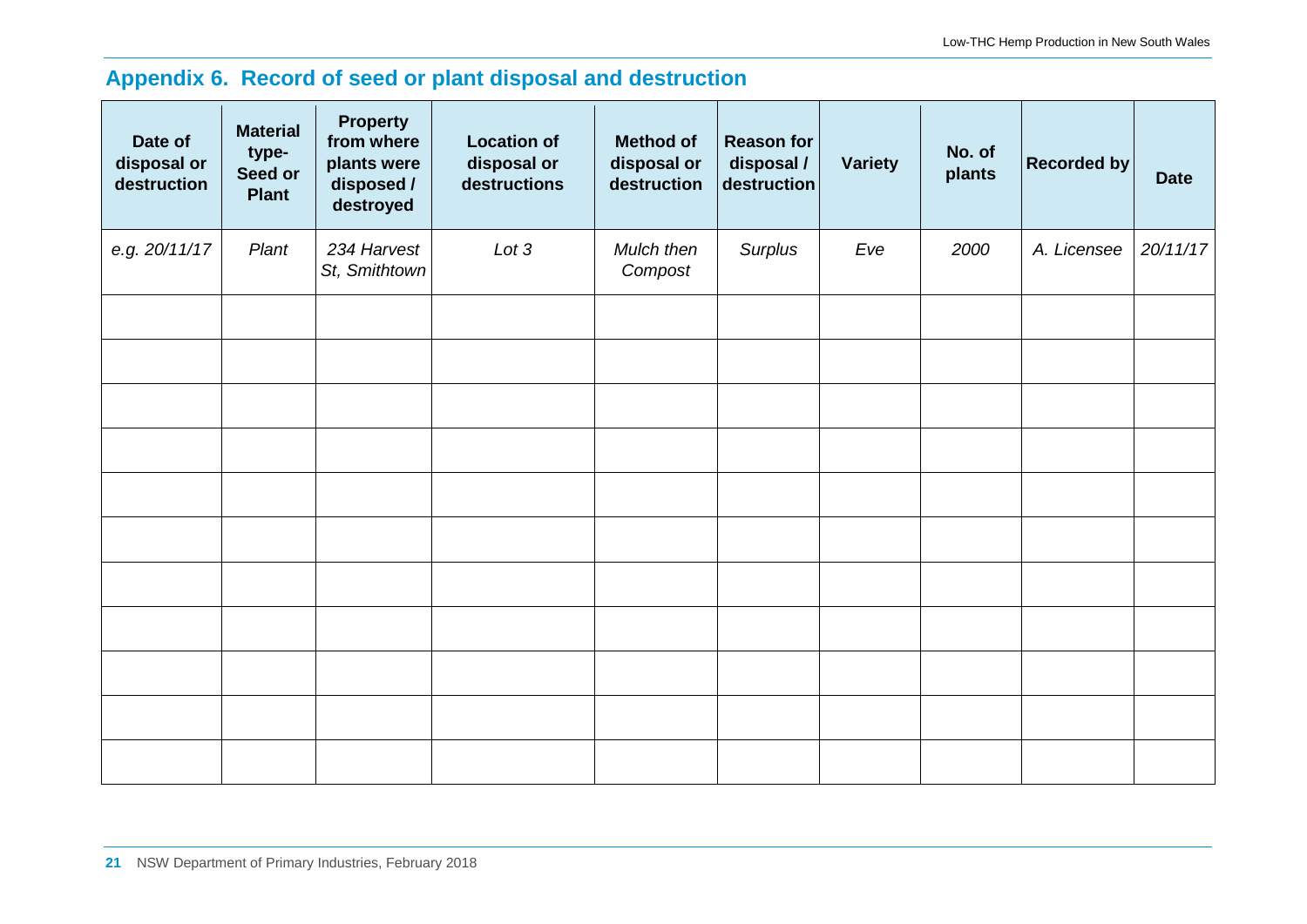# **Appendix 7. Harvest records**

<span id="page-23-0"></span>

| Date of<br>harvest | <b>Property</b><br>address<br>hemp was<br>harvested | Location /<br>paddock hemp<br>was harvested | <b>Material</b><br>harvested-<br>Seed or plant | <b>Quantity material</b><br>harvested<br><b>Weight of</b><br>seed(Kg)/no. of<br>plants | <b>Harvested</b><br>area<br>(acres,<br>hectares) | <b>Variety</b> | <b>Recorded by</b> | <b>Date</b> |
|--------------------|-----------------------------------------------------|---------------------------------------------|------------------------------------------------|----------------------------------------------------------------------------------------|--------------------------------------------------|----------------|--------------------|-------------|
| e.g. 4/11/17       | 234 Harvest<br>St, Smithtown                        | Lot 2                                       | Plant                                          | 500000                                                                                 | 2 ha                                             | Eve            | A. Licensee        | 4/11/17     |
|                    |                                                     |                                             |                                                |                                                                                        |                                                  |                |                    |             |
|                    |                                                     |                                             |                                                |                                                                                        |                                                  |                |                    |             |
|                    |                                                     |                                             |                                                |                                                                                        |                                                  |                |                    |             |
|                    |                                                     |                                             |                                                |                                                                                        |                                                  |                |                    |             |
|                    |                                                     |                                             |                                                |                                                                                        |                                                  |                |                    |             |
|                    |                                                     |                                             |                                                |                                                                                        |                                                  |                |                    |             |
|                    |                                                     |                                             |                                                |                                                                                        |                                                  |                |                    |             |
|                    |                                                     |                                             |                                                |                                                                                        |                                                  |                |                    |             |
|                    |                                                     |                                             |                                                |                                                                                        |                                                  |                |                    |             |
|                    |                                                     |                                             |                                                |                                                                                        |                                                  |                |                    |             |
|                    |                                                     |                                             |                                                |                                                                                        |                                                  |                |                    |             |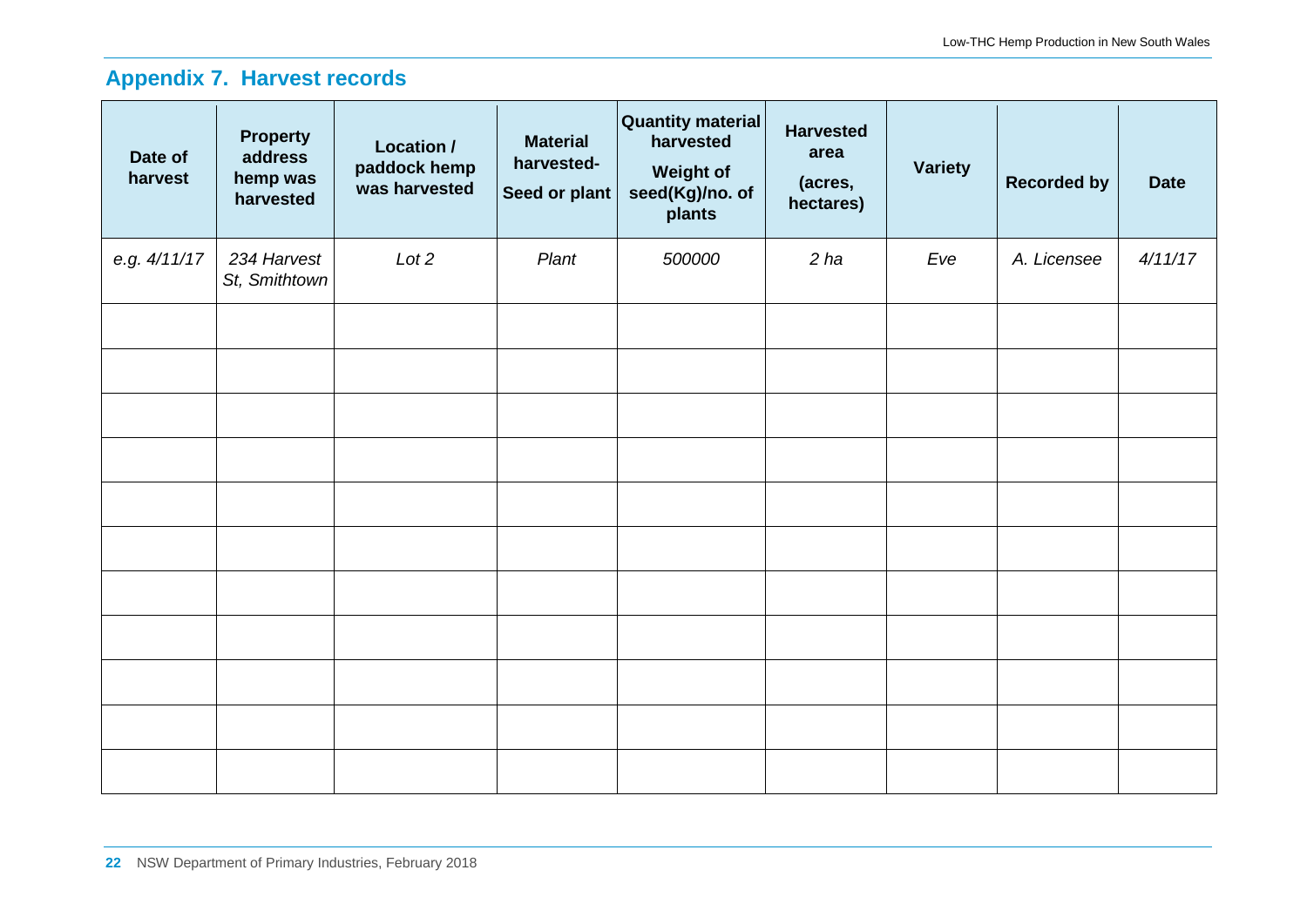# **Appendix 8. Record of low-THC hemp material supplied**

<span id="page-24-0"></span>

| Date of<br>supply | Name of person<br>hemp material<br>supplied to | <b>Address</b><br>supplied to | <b>Licence</b><br>No. | Description of low-THC hemp material &<br>treatment | <b>Recorded by</b> | <b>Date</b> |
|-------------------|------------------------------------------------|-------------------------------|-----------------------|-----------------------------------------------------|--------------------|-------------|
| e.g. 3/11/17      | David Jones - Hemp<br>Processors               | 23 Fibre PI,<br>Smithtown     | 7894                  | Stripped stems                                      | A. Licensee        | 4/11/17     |
|                   |                                                |                               |                       |                                                     |                    |             |
|                   |                                                |                               |                       |                                                     |                    |             |
|                   |                                                |                               |                       |                                                     |                    |             |
|                   |                                                |                               |                       |                                                     |                    |             |
|                   |                                                |                               |                       |                                                     |                    |             |
|                   |                                                |                               |                       |                                                     |                    |             |
|                   |                                                |                               |                       |                                                     |                    |             |
|                   |                                                |                               |                       |                                                     |                    |             |
|                   |                                                |                               |                       |                                                     |                    |             |
|                   |                                                |                               |                       |                                                     |                    |             |
|                   |                                                |                               |                       |                                                     |                    |             |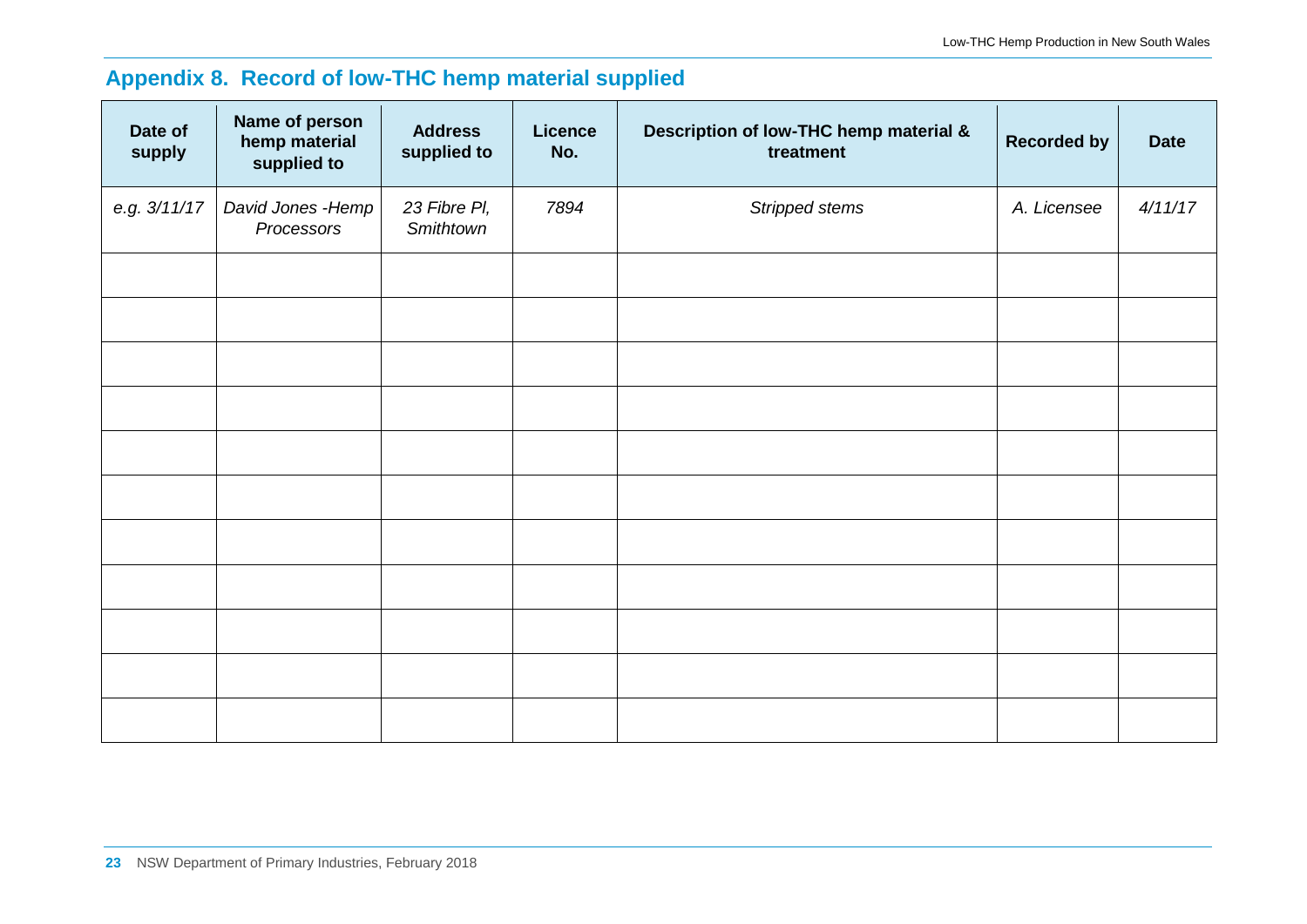# **Appendix 9. Visitor Register**

<span id="page-25-0"></span>

| Date of visit | Name of person | <b>Address of person</b>     | <b>Reason for visit</b> | <b>Recorded by</b> | <b>Date</b> |
|---------------|----------------|------------------------------|-------------------------|--------------------|-------------|
| e.g. 2/11/17  | John Smith     | 125 Electrical Ave, Johntown | Harvesting contractor   | A. Licensee        | 2/11/17     |
|               |                |                              |                         |                    |             |
|               |                |                              |                         |                    |             |
|               |                |                              |                         |                    |             |
|               |                |                              |                         |                    |             |
|               |                |                              |                         |                    |             |
|               |                |                              |                         |                    |             |
|               |                |                              |                         |                    |             |
|               |                |                              |                         |                    |             |
|               |                |                              |                         |                    |             |
|               |                |                              |                         |                    |             |
|               |                |                              |                         |                    |             |
|               |                |                              |                         |                    |             |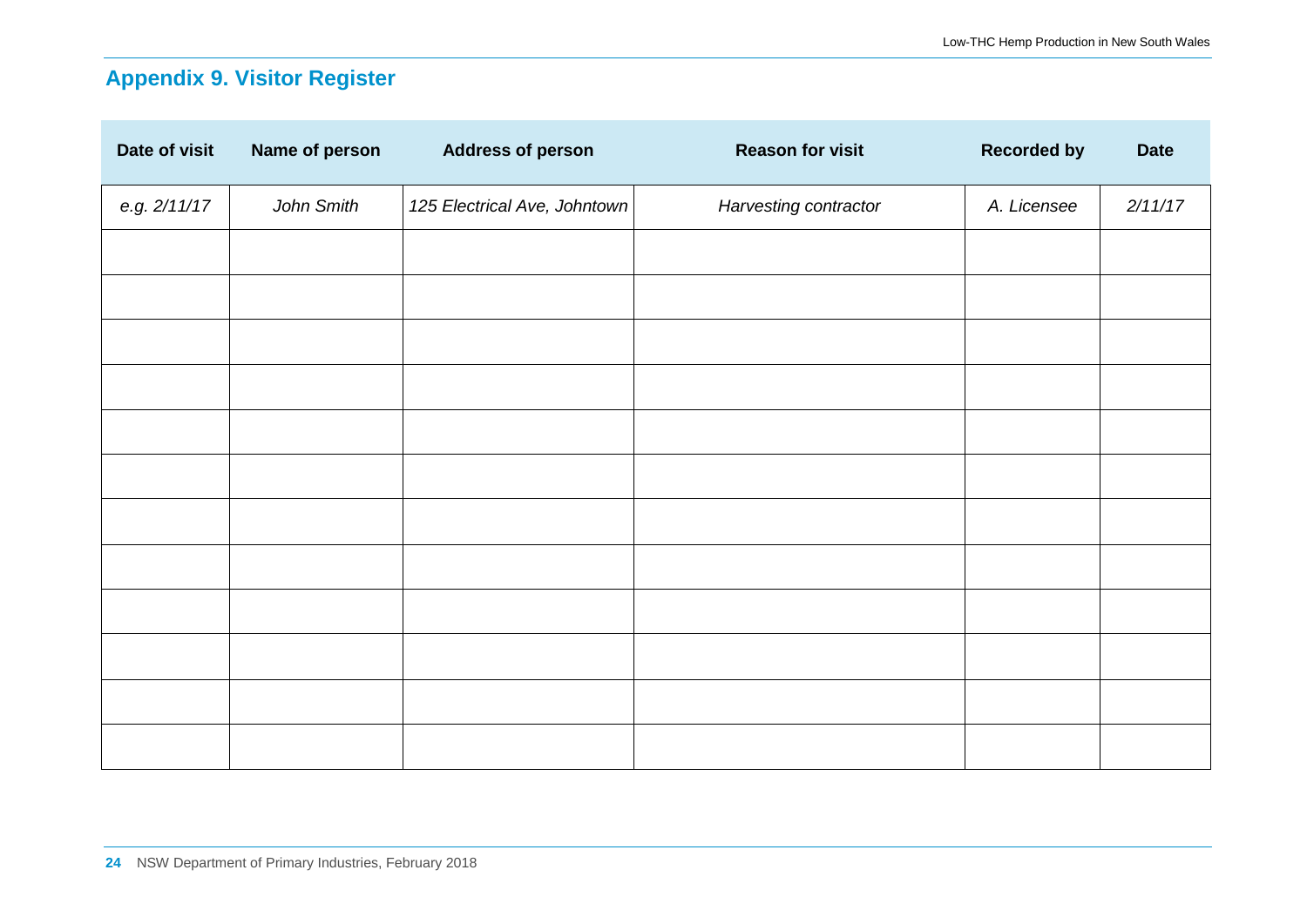# <span id="page-26-0"></span>**Appendix 10. Annual Report, Planting Notification & Sampling Request Forms**

| <b>Low THC Hemp - Annual Report</b><br>Annual report must be received by the Department before or on the 1 August each year |                                                                                                                                                                                                                                                          |                             |                                                                    |                                 |                                        |  |  |  |
|-----------------------------------------------------------------------------------------------------------------------------|----------------------------------------------------------------------------------------------------------------------------------------------------------------------------------------------------------------------------------------------------------|-----------------------------|--------------------------------------------------------------------|---------------------------------|----------------------------------------|--|--|--|
| Name of Licence Holder                                                                                                      |                                                                                                                                                                                                                                                          |                             |                                                                    | Licence No.                     |                                        |  |  |  |
| <b>Business Name</b>                                                                                                        |                                                                                                                                                                                                                                                          |                             |                                                                    |                                 |                                        |  |  |  |
|                                                                                                                             |                                                                                                                                                                                                                                                          |                             |                                                                    |                                 |                                        |  |  |  |
| Postal Address:                                                                                                             |                                                                                                                                                                                                                                                          |                             |                                                                    |                                 |                                        |  |  |  |
| City:                                                                                                                       |                                                                                                                                                                                                                                                          |                             | State: NSW                                                         | Postcode:                       |                                        |  |  |  |
| Telephone:                                                                                                                  |                                                                                                                                                                                                                                                          |                             | Mobile:                                                            |                                 |                                        |  |  |  |
| e-Mail:                                                                                                                     |                                                                                                                                                                                                                                                          |                             |                                                                    |                                 |                                        |  |  |  |
|                                                                                                                             |                                                                                                                                                                                                                                                          |                             | Provide details of individual paddocks /blocks under this licence. |                                 |                                        |  |  |  |
| Paddock / Block#                                                                                                            |                                                                                                                                                                                                                                                          |                             |                                                                    |                                 |                                        |  |  |  |
| <b>Address:</b>                                                                                                             |                                                                                                                                                                                                                                                          |                             | City:                                                              | <b>Post Code:</b>               |                                        |  |  |  |
| DP / Lot #                                                                                                                  |                                                                                                                                                                                                                                                          |                             |                                                                    |                                 |                                        |  |  |  |
| <b>Variety</b>                                                                                                              | <b>Crop Area</b><br>(Ha)                                                                                                                                                                                                                                 | <b>Harvest</b><br>Area (Ha) | <b>Yield of Fibre</b><br>(Tonnes / Ha)                             | <b>Yield of Seed</b><br>(Kg/Ha) | <b>Yield of cuttings</b><br>(Research) |  |  |  |
|                                                                                                                             |                                                                                                                                                                                                                                                          |                             |                                                                    |                                 |                                        |  |  |  |
|                                                                                                                             |                                                                                                                                                                                                                                                          |                             | Provide details of individual paddocks /blocks under this licence. |                                 |                                        |  |  |  |
| Paddock / Block#                                                                                                            |                                                                                                                                                                                                                                                          |                             |                                                                    |                                 |                                        |  |  |  |
| <b>Address:</b>                                                                                                             |                                                                                                                                                                                                                                                          |                             | City:                                                              | <b>Post Code:</b>               |                                        |  |  |  |
| DP / Lot #                                                                                                                  |                                                                                                                                                                                                                                                          |                             |                                                                    |                                 |                                        |  |  |  |
| <b>Variety</b>                                                                                                              | <b>Crop Area</b><br>(Ha)                                                                                                                                                                                                                                 | <b>Harvest</b><br>Area (Ha) | <b>Yield of Fibre</b><br>(Tonnes / Ha)                             | <b>Yield of Seed</b><br>(Kg/Ha) | <b>Yield of cuttings</b><br>(Research) |  |  |  |
|                                                                                                                             |                                                                                                                                                                                                                                                          |                             |                                                                    |                                 |                                        |  |  |  |
| <b>Signature</b>                                                                                                            | SIGNATURE(S) - Please sign below with name clearly printed underneath<br>I/we hereby certify that all information provided on this form is true and correct.<br>I/we hereby certify that I am authorised to submit this form on behalf of this business. |                             |                                                                    |                                 |                                        |  |  |  |
| <b>Print name:</b>                                                                                                          |                                                                                                                                                                                                                                                          |                             | Date:                                                              |                                 |                                        |  |  |  |
|                                                                                                                             | Please return all pages of your application to:<br>Department of Primary Industries<br><b>Biosecurity &amp; Food Safety</b><br>bfs.admin@dpi.nsw.gov.au<br><b>PO Box 232</b><br><b>TAREE NSW 2430</b>                                                    |                             |                                                                    |                                 |                                        |  |  |  |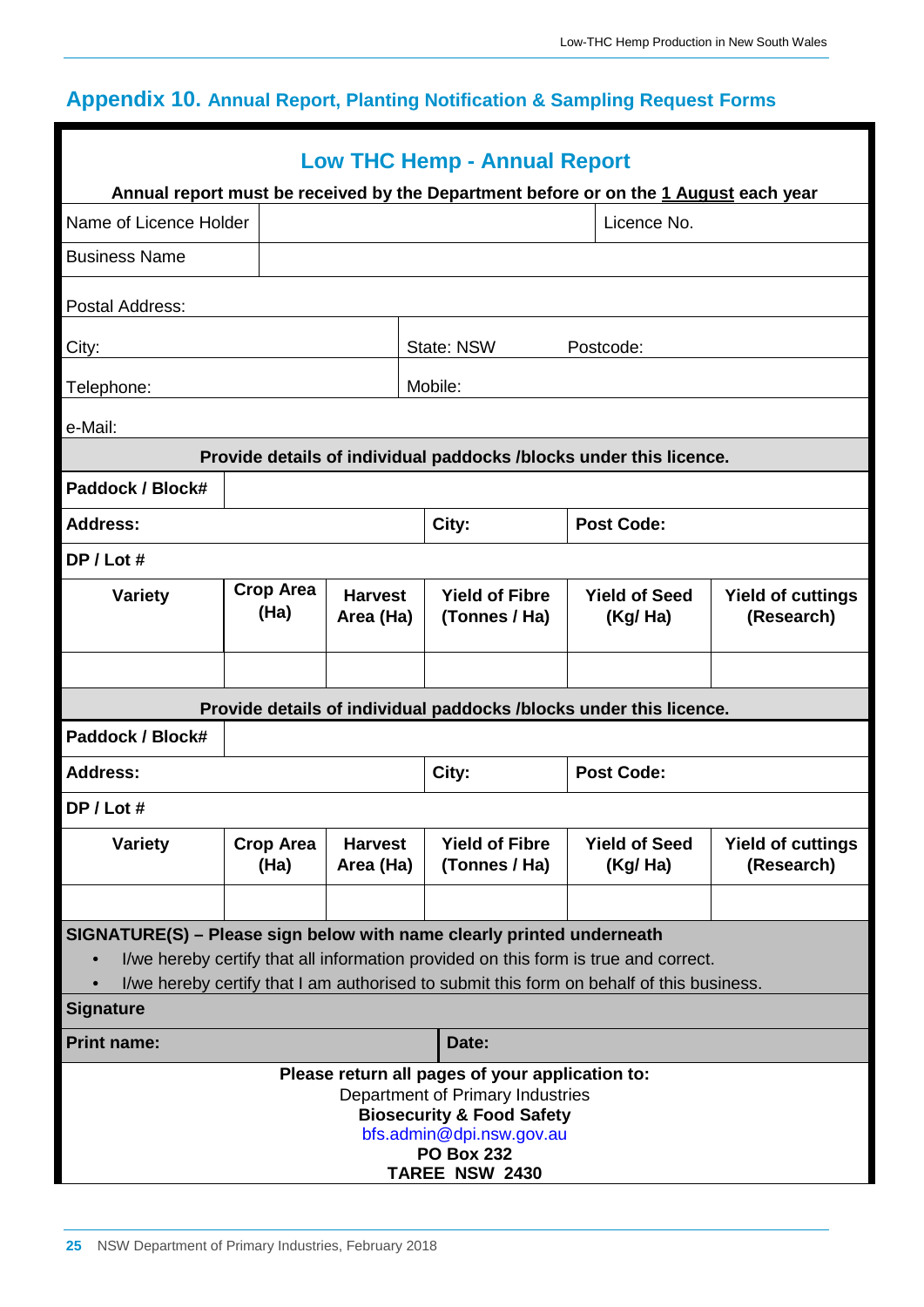|  | <b>NSW</b> Department of |
|--|--------------------------|
|  |                          |

# **Hemp Sampling Request Form**

| Licensee Name                                     |        |                      |                 |
|---------------------------------------------------|--------|----------------------|-----------------|
| <b>Licensee Address</b>                           |        |                      |                 |
| Licence No                                        |        |                      |                 |
| Phone                                             |        | Mobile               |                 |
| Fax                                               |        | <b>Email Address</b> |                 |
| <b>Type of Hemp Crop</b><br>$\circ$<br>$\circ$    |        |                      |                 |
|                                                   |        |                      |                 |
|                                                   |        |                      |                 |
| Crop Address/Location: Lot No.<br>Full address    | DP No: |                      |                 |
| Name of Property Owner/Manager                    |        |                      | Contact ph. no. |
| Name of Grower (if different from Licence Holder) |        |                      | Contact ph. no. |
|                                                   |        |                      |                 |

Mobile phone reception Yes / No `

### **This form must be submitted at least 2 WEEKs before sampling is required to:**

Email: [bfs.admin@dpi.nsw.gov.au](file://FILESERVER/Xen7TSProfile/RedirectedFolders/phillipsp/Downloads/bfs.admin@dpi.nsw.gov.au)

OR

**PO Box 232, Taree NSW 2430**

| Inspector's use only                                                                       |           |  |
|--------------------------------------------------------------------------------------------|-----------|--|
| Sampling Date                                                                              | Time      |  |
| Arrangements to meet:                                                                      |           |  |
| Name                                                                                       | .Position |  |
| Location                                                                                   |           |  |
| Licensee will be attending on the day? Yes / No Copy of APN and licence accessed? Yes / No |           |  |